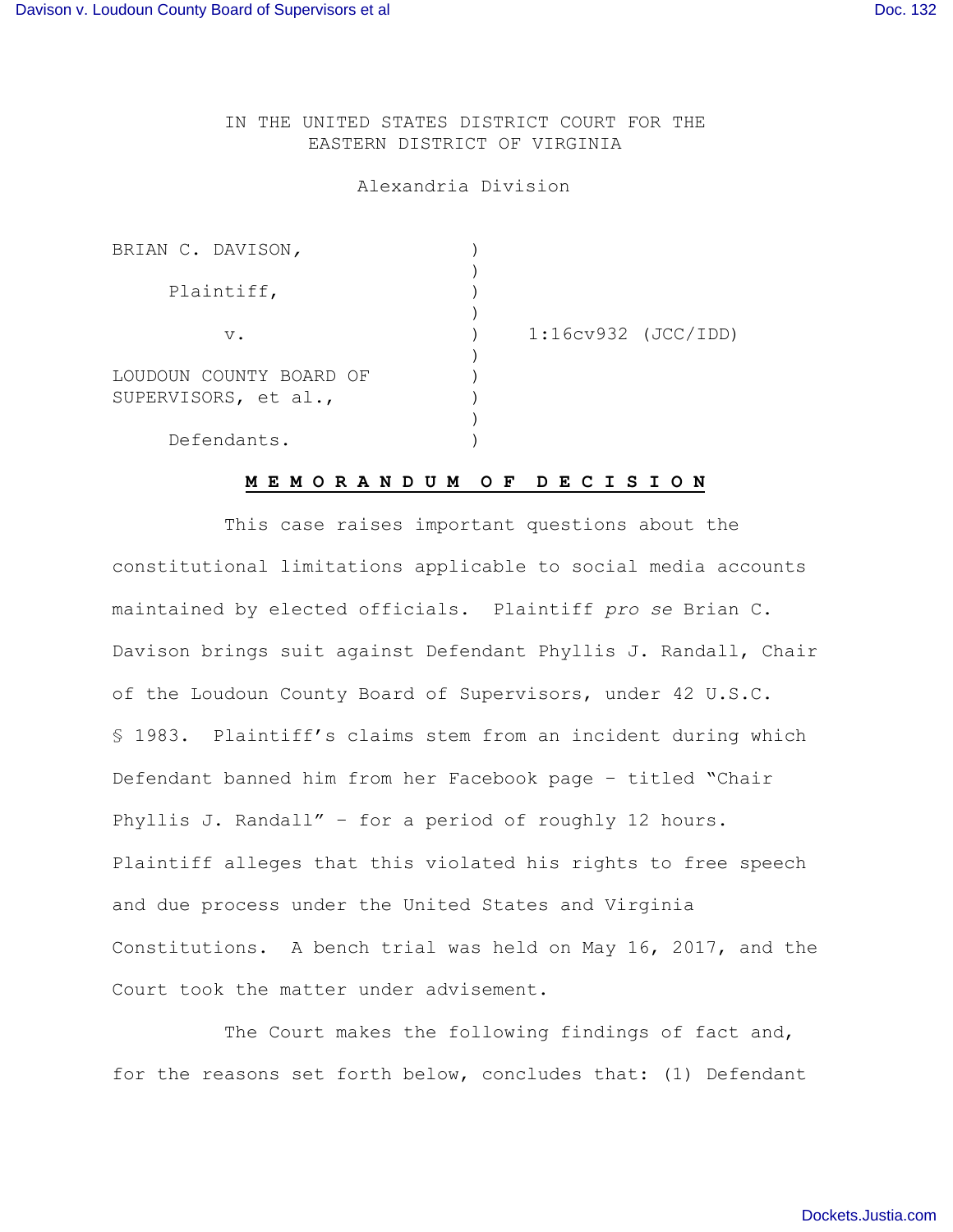acted under color of state law in maintaining her "Chair Phyllis J. Randall" Facebook page and banning Plaintiff from that page; (2) Defendant's actions, while relatively inconsequential as a practical matter, did in fact violate Plaintiff's right of free speech under the First Amendment to the United States Constitution and Article I, § 12 of the Constitution of Virginia; (3) Defendant did not violate Plaintiff's due process rights under the Fourteenth Amendment to the United States Constitution or Article I, § 11 of the Constitution of Virginia; (4) injunctive relief is not warranted; but (5) a declaratory judgment clarifying that Defendant's "Chair Phyllis J. Randall" Facebook page operates as a forum for speech under the First Amendment to the U.S. Constitution and Article I, § 12 of the Virginia Constitution is appropriate under the circumstances.

#### **FINDINGS OF FACT AND CONCLUSIONS OF LAW**

## **I. Findings of Relevant Fact**

- 1. Plaintiff is a resident of Loudoun County, Virginia. Tr. 16.
- 2. Plaintiff is active in local politics, and has a particular interest in what he believes to be corruption on the part of Loudoun County's school board. Tr. 17-19.
- 3. Defendant is Chair of the Loudoun County Board of Supervisors – the local governing body of Loudoun County. Tr. 68. Defendant was elected to a four-year term in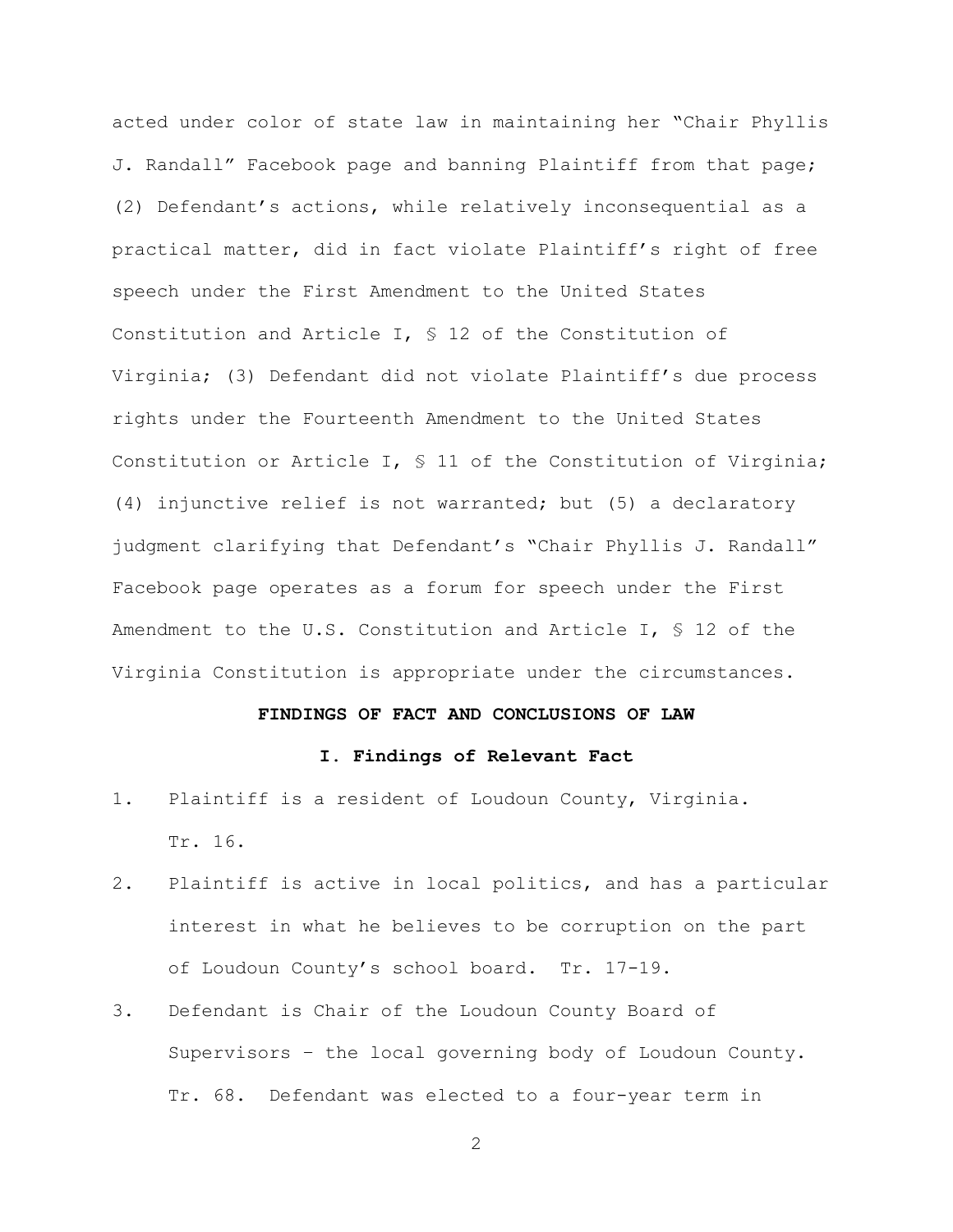November of 2015 and took office January 1, 2016. Tr. 68. Her duties, as she sees them, include communicating with her constituents. Defendant's duties do not specifically require her to maintain a website for that purpose. Tr. 185.

- 4. Defendant is paid a salary by the County, and her position as Chair is the only job she holds. Tr. 72.
- 5. Defendant's office is provided a budget by the County that Defendant may spend at her discretion, and from which Defendant pays the staff she hires. Tr. 72-73.
- 6. Defendant's staff includes Jeanine Arnett, Defendant's Chief of Staff. Tr. 73. Ms. Arnett's duties entail generally "support[ing] the Office of Chair." Tr. 181. This sometimes requires Ms. Arnett to attend events with Defendant after hours. Tr. 181, 217, 227.
- 7. Ms. Arnett and Defendant share a personal friendship that predates their professional relationship. They remain friends outside of work. Tr. 177, 224.
- 8. Defendant maintains a Facebook page titled "Chair Phyllis J. Randall," over which she exerts plenary control. Tr. 82, 84.
- 9. Facebook is a popular social media website, *see Packingham v. North Carolina*, 137 S. Ct. 1730, 1735 (U.S. 2017), that, as relevant here, permits public figures to create "pages"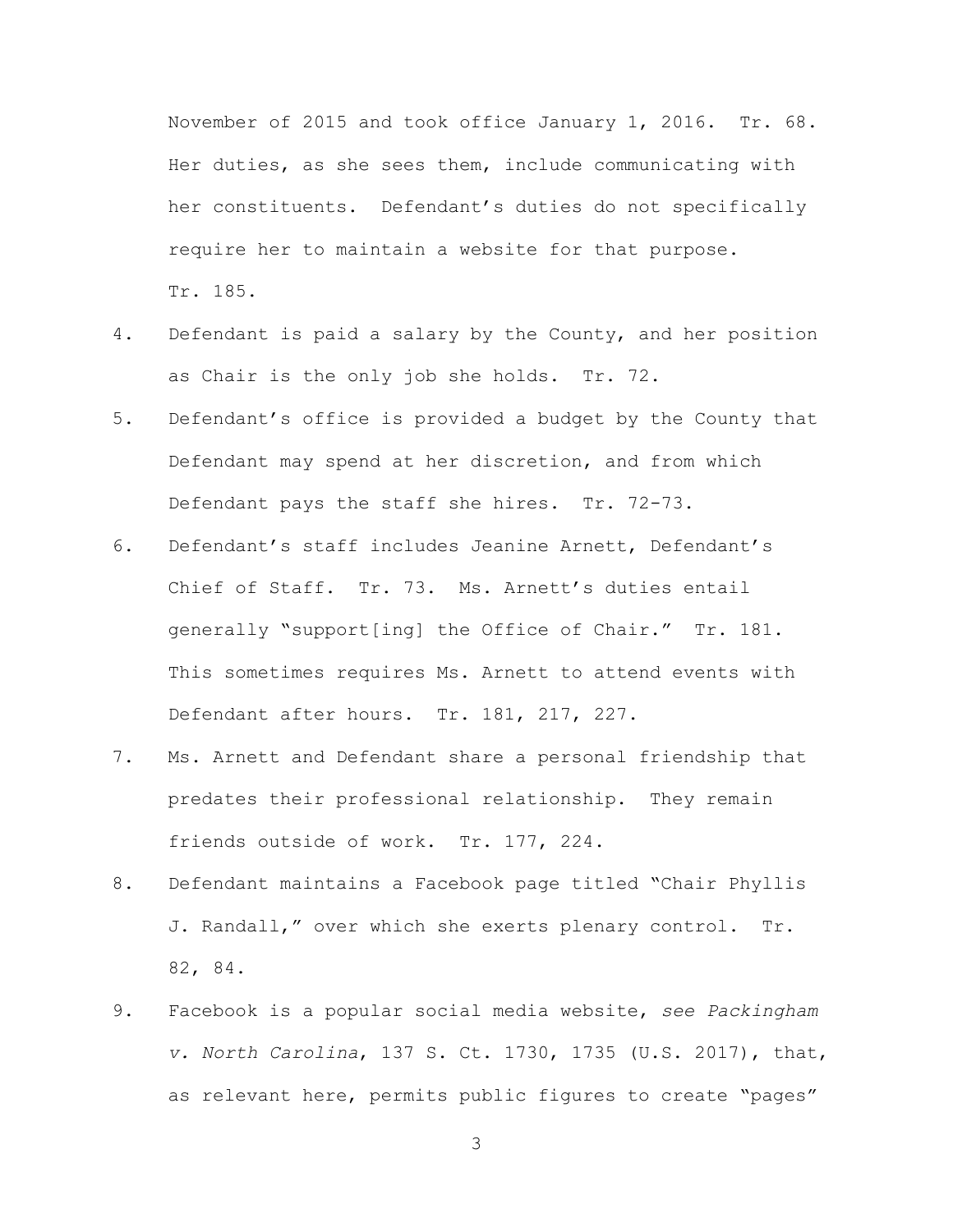through which they may interact with the interested public. *See* Pl. Exh. 38.

- 10. Defendant created her "Chair Phyllis J. Randall" Facebook page in collaboration with Ms. Arnett on December 30, 2015 – the day before she was sworn into office. Tr. 133, 176. Defendant then posted on the "Friends of Phyllis Randall" Facebook page, which she had employed during her campaign, and asked that people "visit [her] County Facebook Page[,] Chair Phyllis J. Randall." Pl. Exh. 221.
- 11. Both Defendant and Ms. Arnett are designated as administrators of the "Chair Phyllis J. Randall" Facebook page, meaning that both have the ability to post to the page and edit its contents. *See* Tr. 85, 109; Pl. Exh. 93.
- 12. Defendant's avowed purpose in creating the Facebook page is to address County residents. Tr. 176. She generally uses the Facebook page to share information of interest with the County she serves. Tr. 196.
- 13. Defendant purposely created her Facebook page outside of the County's official channels so as not to be constrained by the policies applicable to County social media websites. The "Chair Phyllis J. Randall" Facebook page will not revert to the County when Defendant leaves office, and she will retain control of that page. Tr. 175, 183.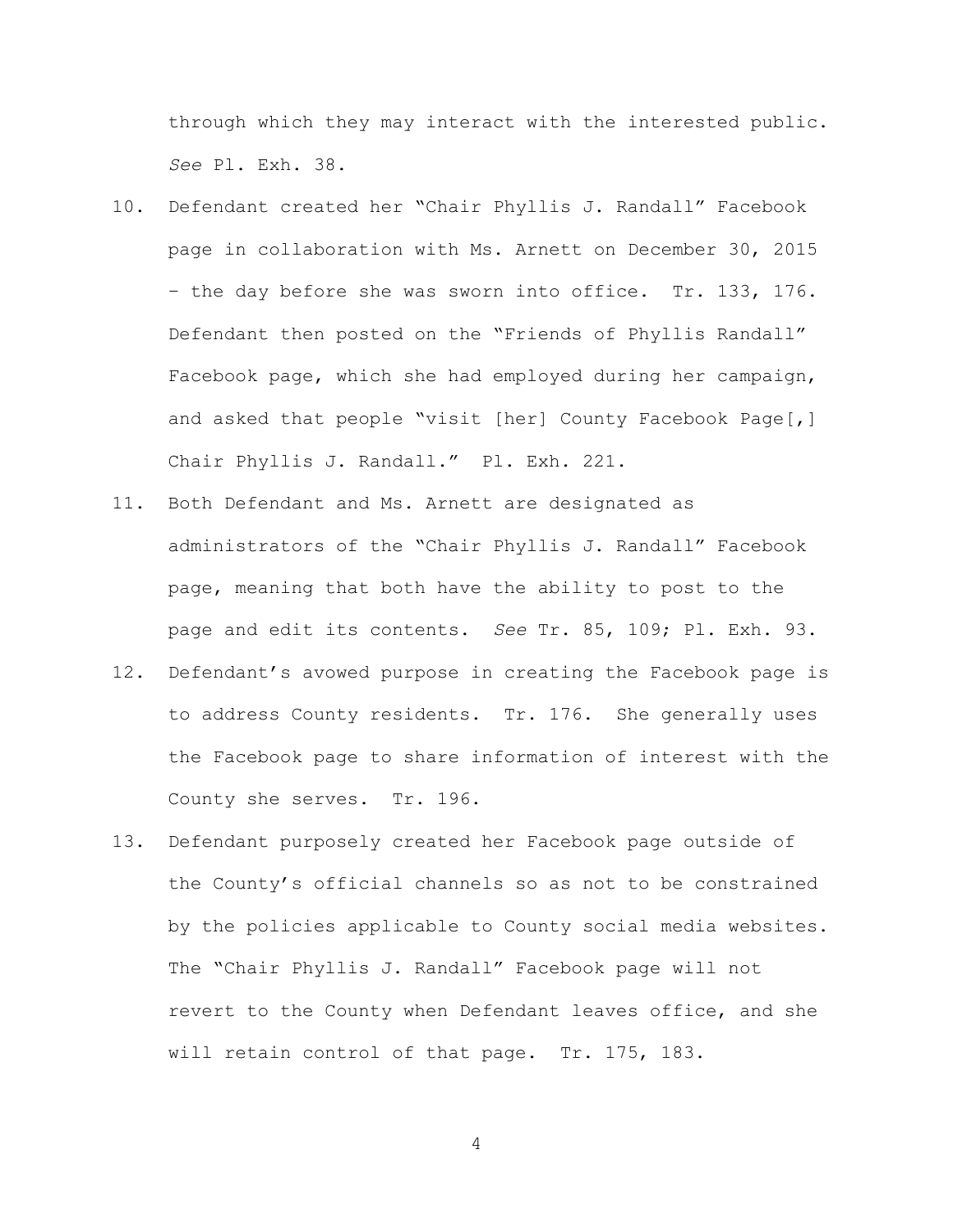- 14. Neither Defendant nor Ms. Arnett use County-issued electronic devices to post to or otherwise manage the "Chair Phyllis J. Randall" Facebook page. Rather, both use personal devices to do so. Tr. 112, 114, 179-81.
- 15. Generally, Defendant is entirely responsible for posting to the "Chair Phyllis J. Randall" Facebook page. On occasion, Ms. Arnett will take pictures of Defendant at events and forward them to Defendant to posts to the page. Tr. 110- 11. Ms. Arnett has, on at least one occasion, personally posted a picture taken by her or another to the page. Pl. Exh. 191. On at least one other occasion, Defendant has taken pictures and sent them to Ms. Arnett to post to the page. Tr. 180.
- 16. In the "About" section of Defendant's "Chair Phyllis J. Randall" Facebook page, the page is categorized as that of a "Government Official." This section of the page further provides as contact information the telephone number of Defendant's County office and her County email address, and includes the web address for Defendant's official County website. Tr. 129-31.
- 17. Many of Defendant's posts to her "Chair Phyllis J. Randall" Facebook page relate to her work as Chair of the Loudoun County Board of Supervisors.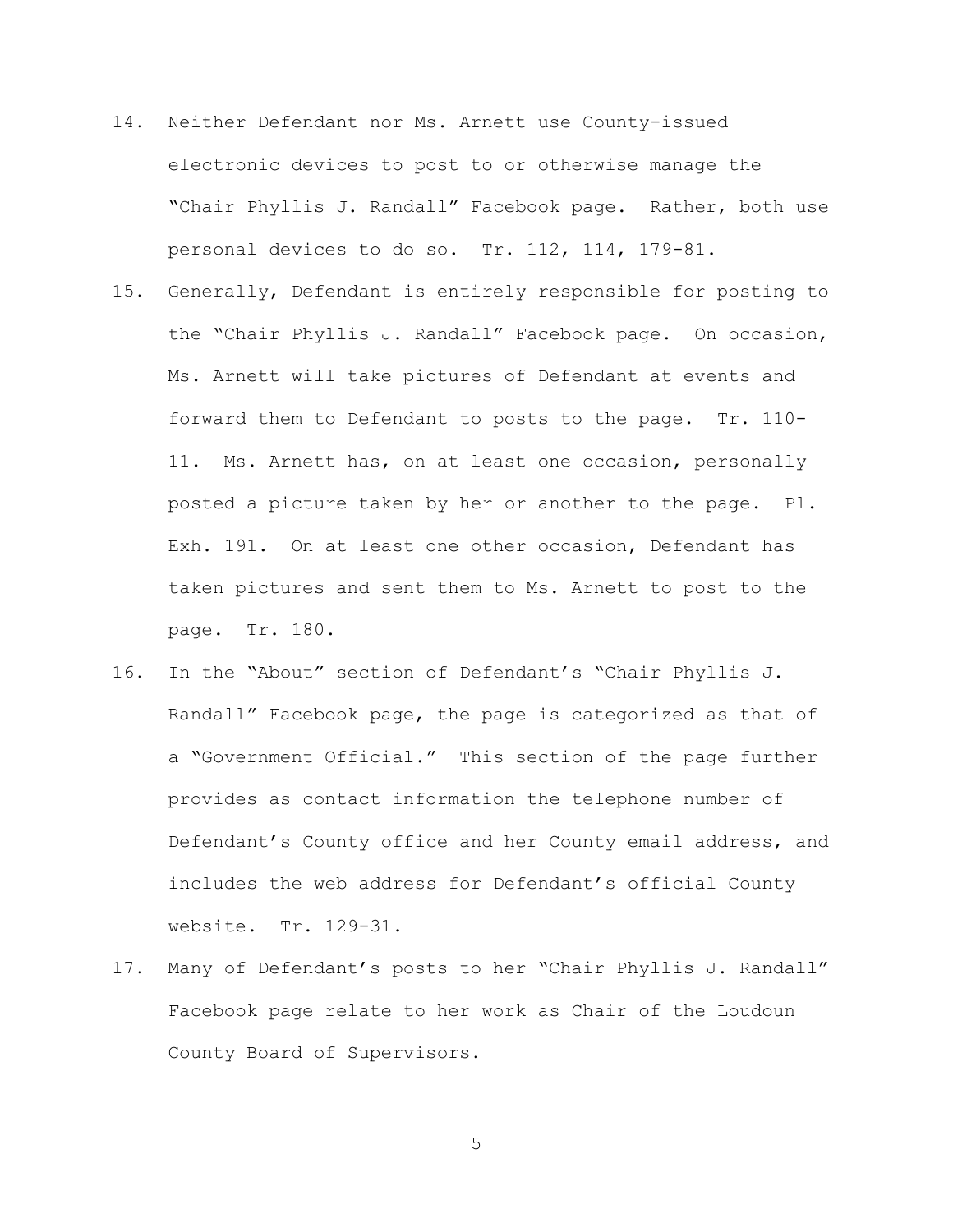18. In one such post, Defendant designates her "Chair Phyllis J. Randall" Facebook page as a channel through which her constituents are directed to contact her:

> Everyone, could you do me a favor. I really want to hear from ANY Loudoun citizen on ANY issues, request, criticism, compliment, or just your thoughts. However, I really try to keep back and forth conversations (as opposed to one time information items such as road closures) on my county Facebook page (Chair Phyllis J. Randall) or County email (Phllis.randall@loudoun.gov). Having back and forth constituent conversations are Foiable (FOIA) so if you could reach out to me on these mediums that would be appreciated. Thanks much, Phyllis

Pl. Exhs. 201, 231.

- 19. In another post, Defendant uses the "Chair Phyllis J. Randall" Facebook page to solicit participation in the "Commission on Women and Girls," an initiative Defendant created and runs in her capacity as Chair of the Loudoun County Board of Supervisors from her County office. The post in question includes a link to an application hosted on Loudoun County's website and the telephone number of Defendant's office. Tr. 87-88, 90-91, 205; Pl. Exh. 112.
- 20. Many posts document meetings of the Loudoun County Board of Supervisors. Some discuss Board proclamations recognizing "National Public Safety Telecommunications Week," "National Hunger Awareness Month," and "Loudoun Small Business Week," among others. Pl. Exhs. 109, 172, 195. Another post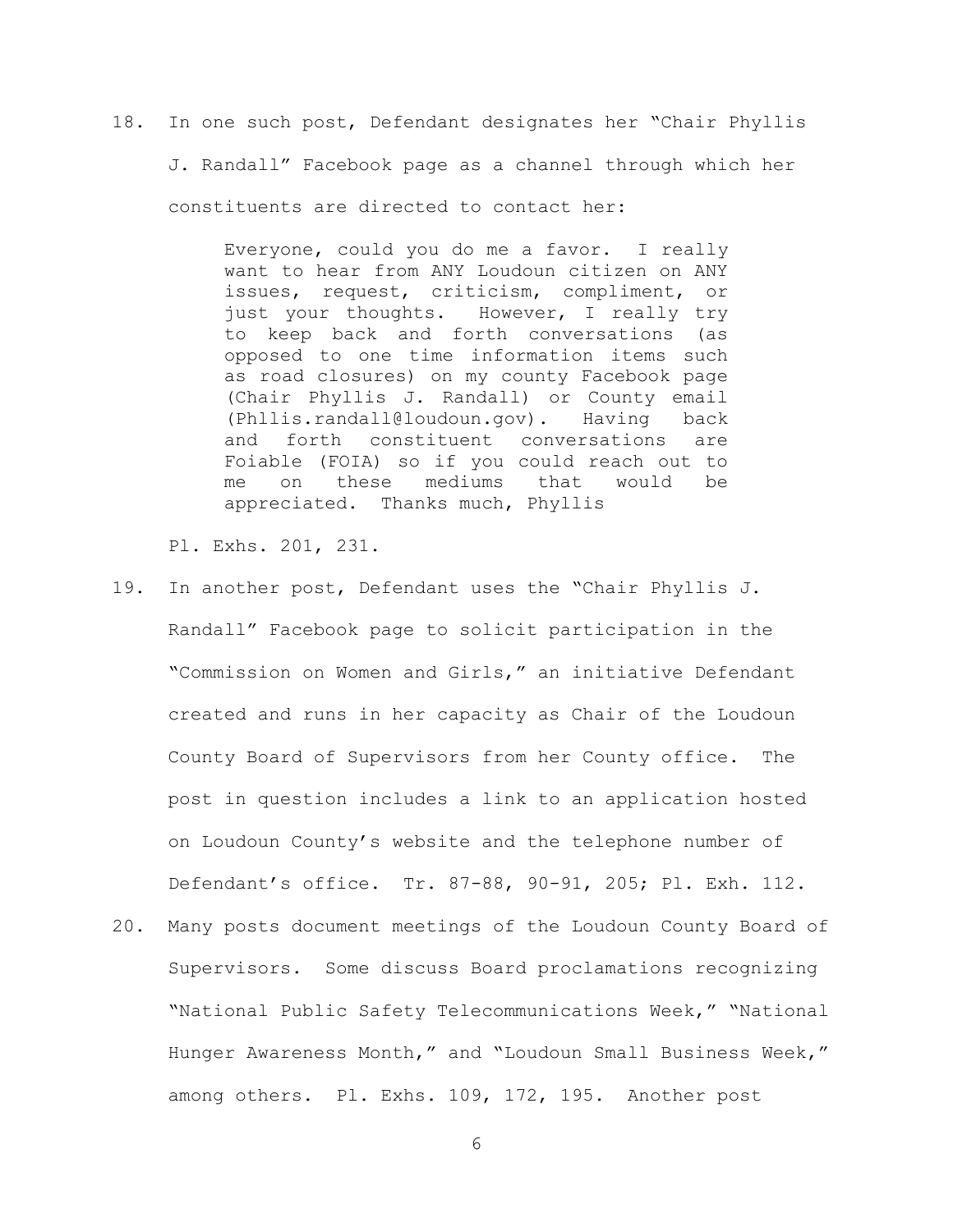memorializes the Board's decision to approve funding for new equipment for Loudoun County firefighters, stating that "[m]aking sure Loudoun's first responders have the required equipment is a high priority for your County Chair." Pl. Exh. 136. Similarly, in another post Defendant uses her "Chair Phyllis J. Randall" Facebook page to announce that the Board has adopted a budget for fiscal year 2017. Pl. Exh. 180. In another post, Defendant notes the Board's formal recognition of two police officers who saved a Loudoun County man from a potentially fatal heroin overdose. Pl. Exh. 182.

21. Other posts on Defendant's "Chair Phyllis J. Randall" Facebook page document events outside of Board meetings that Defendant attended in her official capacity as Chair of the Loudoun County Board of Supervisors. For example, two posts report on a conference of the National Association of Counties, at which Defendant represented the Board of Supervisors. Tr. 144-45; Pl. Exhs. 154, 156. Another post discusses the Metro Summit in Washington, DC, at which Defendant likewise represented Loudoun County. Pl. Exh. 181. In another post, Defendant memorializes her attendance at a groundbreaking ceremony for a road expansion project. Pl. Exh. 150. Defendant reports in yet another post that she is "in Richmond lobbying for our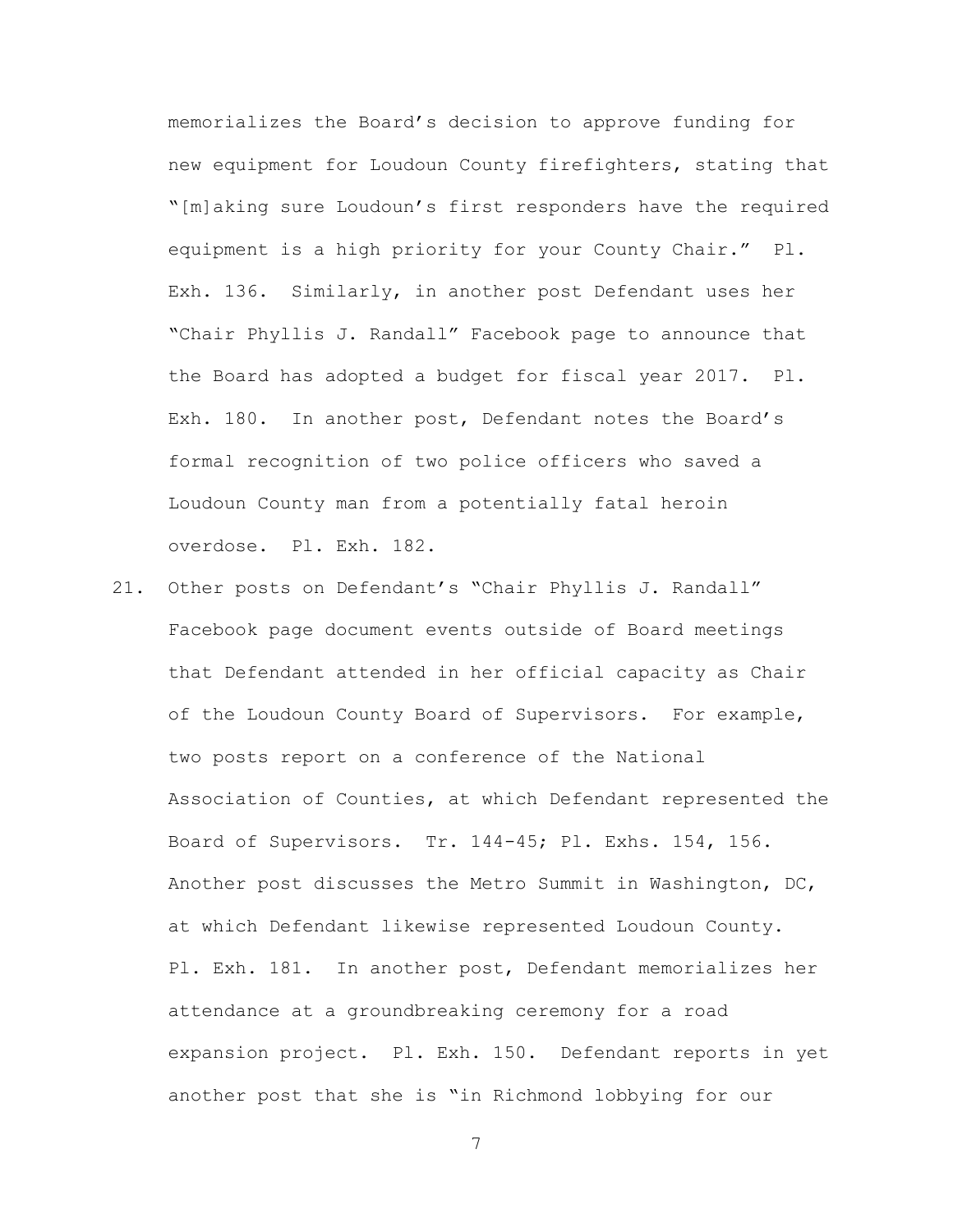legislative program," stating that she would report on her efforts at the next Board of Supervisors meeting. Pl. Exh. 122.

- 22. Several posts on Defendant's "Chair Phyllis J. Randall" Facebook page promote and invite attendance at events related to Defendant's work as Chair. In one such post, Defendant announces that she has asked the director of Loudoun County's Health Department to speak about the Zika virus at the next Board of Supervisors meeting. Pl. Exh. 184. Another post notes the schedule of public meetings to be held addressing the County's budget approval process. Pl. Exh. 186. One post invites Defendant's constituents to attend her first "State of the County" address. Pl. Exh. 162. Another announces a press conference regarding road conditions after a snow storm, stating that the information discussed at the press conference would be shared on the "Chair Phyllis J. Randall" Facebook page, and asking that anyone in medical need contact Defendant. Pl. Exh. 196. This post concludes with a personal note stating "(This is just from me)." Pl. Exh. 196.
- 23. Many perhaps most of the posts on Defendant's "Chair Phyllis J. Randall" Facebook page are expressly addressed to "Loudoun" – Defendant's constituents. *See, e.g.*, Pl. Exhs. 101-07, 110, 112, 116-19, 122, 124, 128.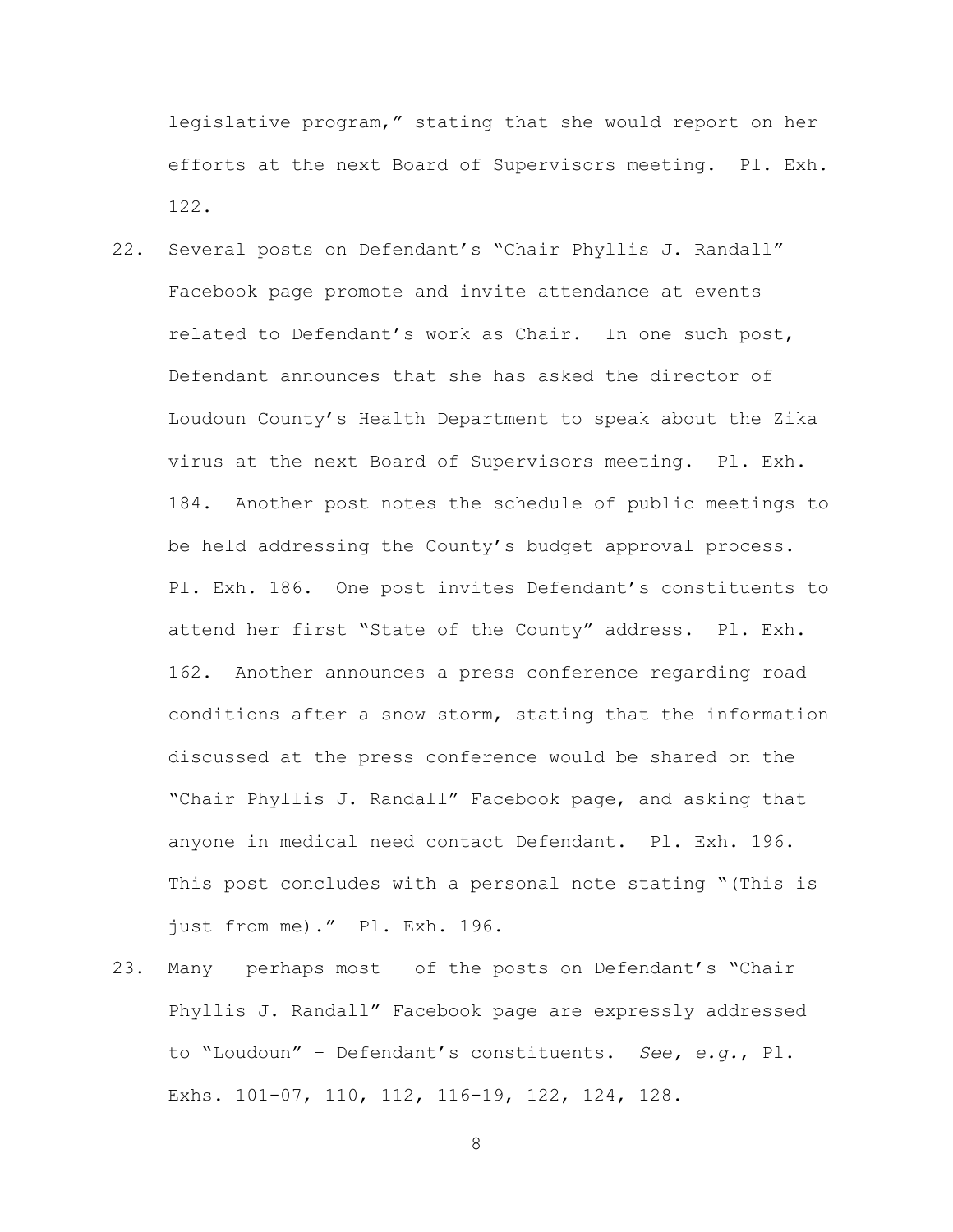- 24. Occasionally, the posts are submitted "[o]n behalf of the Loudoun County Board of Supervisors" as a whole. *See* Pl. Exhs. 132, 135, 138.
- 25. Defendant sometimes uses the comments section of her posts to the "Chair Phyllis J. Randall" Facebook page to engage with her constituents. In one instance, Defendant uses the comments section of a post to coordinate relief efforts after a snow storm. Pl. Exh. 196. Similarly, in the comments section of a post about Defendant's visit to Loudoun's "Sister County" in Germany, a commenter notes that her "daughter is interested in exchange programs" and Defendant offers to "help make that connection," advising the commenter to "contact [her] office in a few weeks." Pl. Exh. 106. In another post, Defendant uses the comments section to solicit questions to be asked of the head of Loudoun County's Health Department at the next Board of Supervisors meeting. Pl. Exh. 184.
- 26. Defendant's office regularly releases an official "Chair Phyllis J. Randall" newsletter, written largely by Defendant's executive assistant. The newsletter is hosted on the County's website and is distributed through Defendant's County mailing list. At the bottom of each newsletter are the words "STAY CONNECTED," with an image of a Facebook icon. This image links to Defendant's "Chair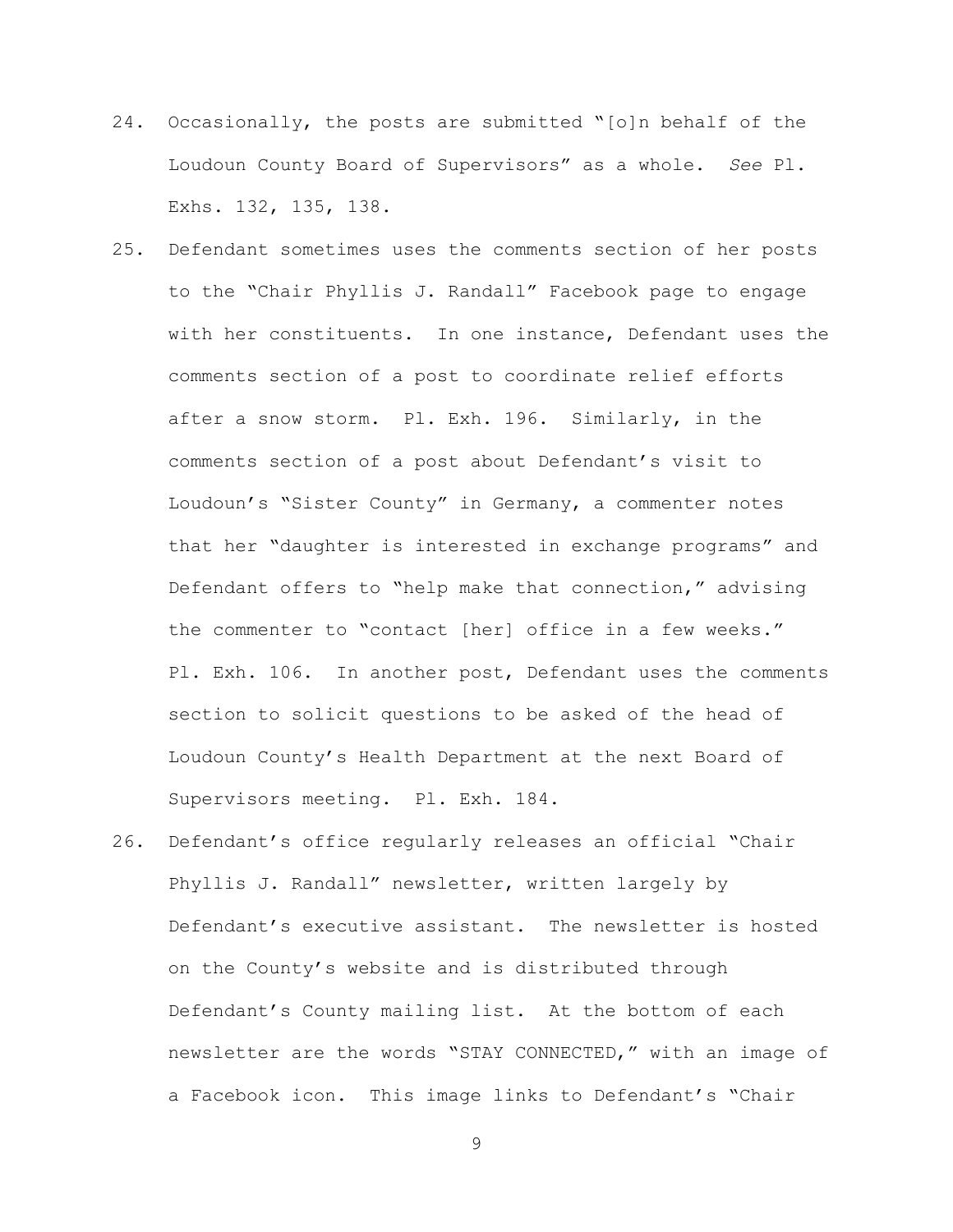Phyllis J. Randall" Facebook page, and selecting it while viewing the newsletter with an electronic device connected to the internet will cause the device to display Defendant's "Chair Phyllis J. Randall" Facebook page. Tr. 115-17, 128; Pl. Exhs. 17-31.

- 27. Defendant's "Chair Phyllis J. Randall" Facebook page also includes discussion of matters of a more personal nature. Among other things, Defendant has posted to the "Chair Phyllis J. Randall" Facebook page conveying personal congratulations, documenting an afternoon shopping trip, proclaiming her affection for the German language, and announcing awards she has received outside of her governmental service. *See* Tr. 59-63.
- 28. In addition to her "Chair Phyllis J. Randall" Facebook page, Defendant maintains a personal Facebook profile and another Facebook page, "Friends of Phyllis Randall." Defendant generally uses her personal profile to discuss family matters, and her "Friends of Phyllis Randall" page to discuss politics. Ms. Arnett does not have administrative privileges with respect to these pages. Tr. 95-96, 217-18.
- 29. On February 3, 2016, Defendant participated in a joint town hall discussion held by the Loudoun County Board of Supervisors and Loudoun County School Board. The event was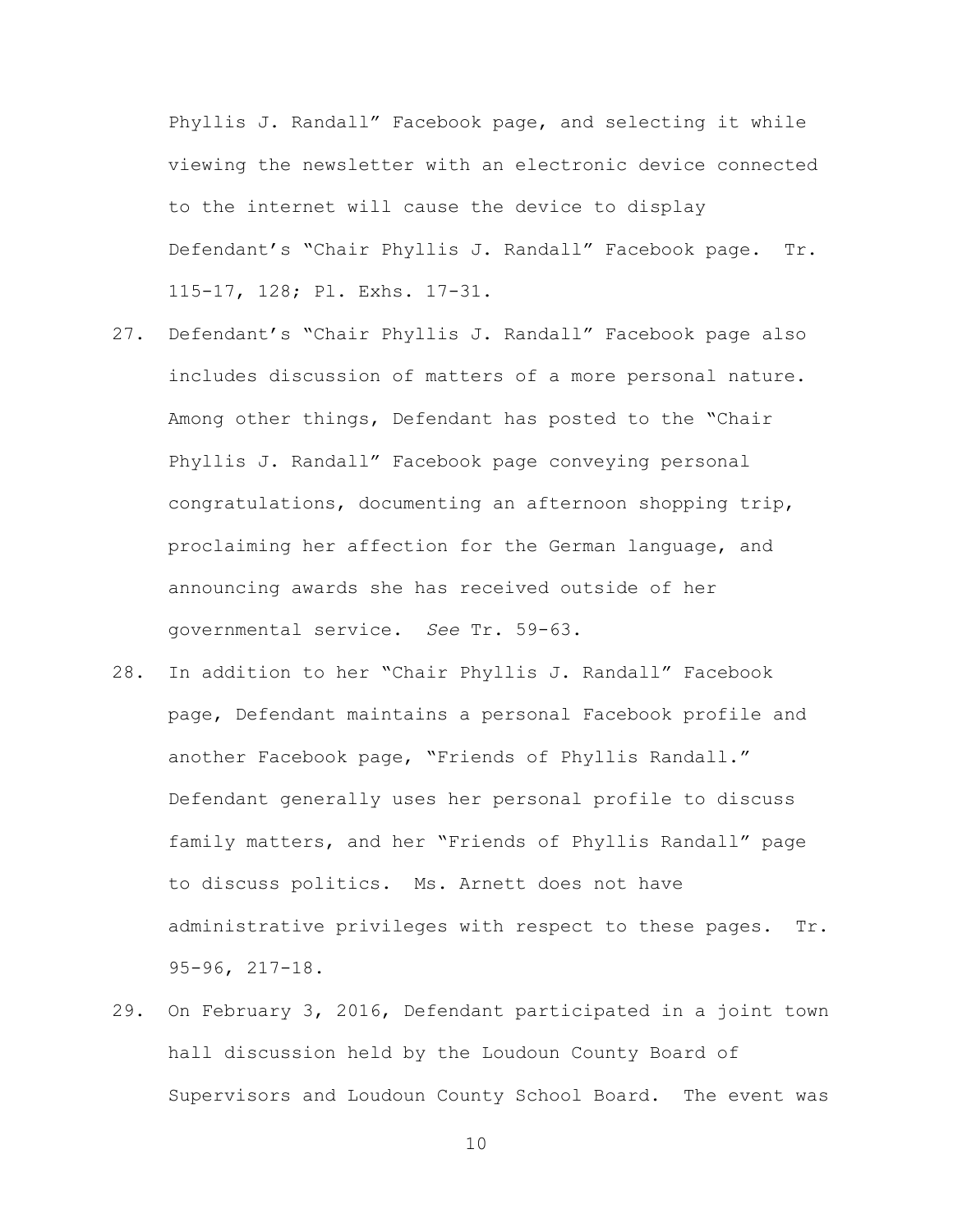hosted by the Loudoun Education Alliance of Parents (LEAP), the Minority Student Advisory Association Committee, and the Special Education Advisory Committee Organization. Tr. 21.

- 30. Plaintiff attended the panel discussion and anonymously submitted two questions for discussion. Tr. 24.
- 31. One of Plaintiff's questions was selected for submission to the panel. It concerned Defendant's proposal, made during her campaign, for an ethics pledge for public servants. Plaintiff asked whether School Board members – whom Plaintiff suggested had acted unethically – should be required to take such a pledge. Tr. 24.
- 32. Defendant volunteered to answer the question, but characterized it as a "set-up question" that she did not "appreciate." Defendant stated, after giving a more substantive answer, that her proposed ethics pledge was not intended as a "tool to accuse somebody or hit somebody over the head." Tr. 25.
- 33. Plaintiff took issue with Defendant's answer, believing it to be inadequate. Tr. 25-26. Shortly after Defendant spoke, and before the end of the meeting, Plaintiff used Twitter – a popular social media website – to post a message directed at Defendant. Tr. 27. The message read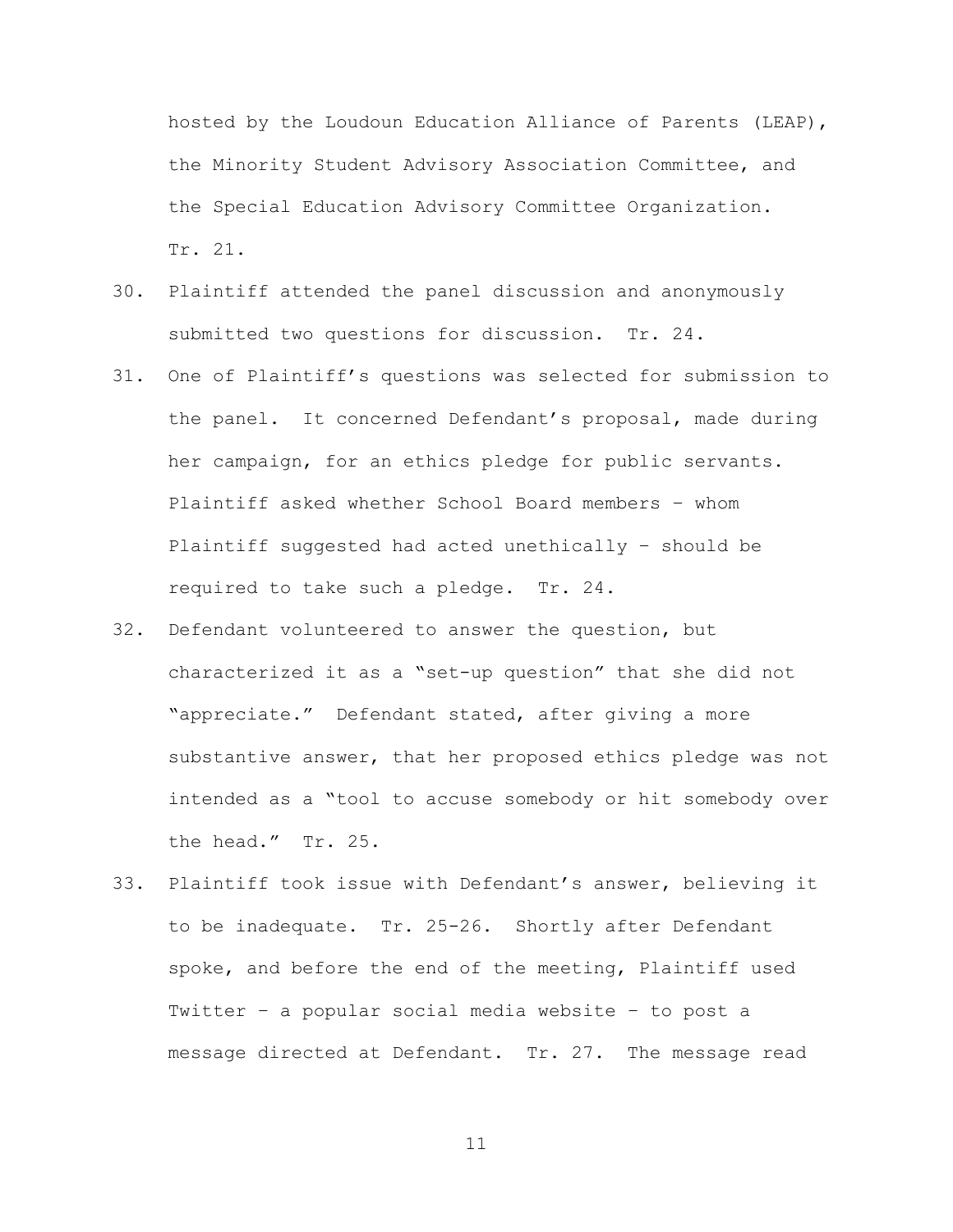"@ChairRandall 'set up question'? You might want to strictly follow FOIA and the COIA as well." Pl. Exh. 3.

- 34. Plaintiff claims that, at this point, Defendant noticed his message and began glowering at him during the panel discussion. The Court, however, finds credible Defendant's testimony that she was not familiar with Plaintiff and could not have identified him on the night in question. Tr. 214.
- 35. At some point that evening, Defendant posted about the panel discussion on her "Chair Phyllis J. Randall" Facebook page. Plaintiff then commented on Defendant's post using his own Facebook page, "Virginia SGP."
- 36. Plaintiff does not remember the precise content of his comment – the first he can recall having left on the "Chair Phyllis J. Randall" Facebook page. Tr. 53. Defendant recalls that the comment, like Plaintiff's question at the panel discussion, included allegations of corruption on the part of Loudoun County's School Board involving conflicts of interests among the School Board and their family members. Tr. 191, 212.
- 37. Defendant took issue with Plaintiff's accusations regarding her "colleagues on the School Board," although Defendant admits she "had no idea" whether they were well-founded. Defendant concluded that Plaintiff's allegations were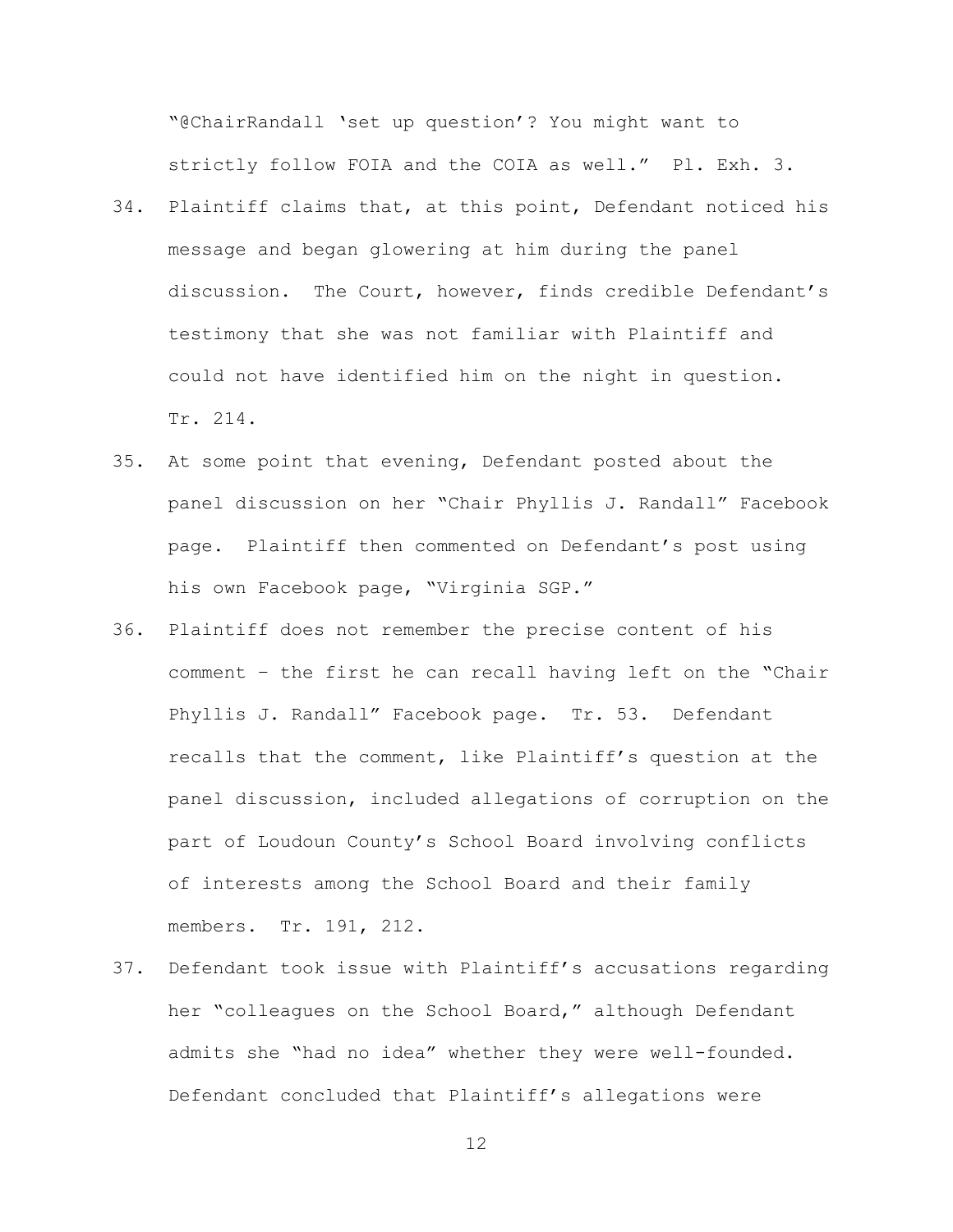"probably not something [she] want[ed] to leave" on her Facebook page and chose to delete her original post, including Plaintiff's comment. Tr. 191.

- 38. Defendant then banned Plaintiff from her "Chair Phyllis J. Randall" Facebook page because "if [he] was the type of person that would make comments about people's family members, then maybe [Defendant] didn't want [him] to be commenting on [her] site." Tr. 29-30, 213.
- 39. Based on Defendant's testimony, the Court finds that Defendant banned Plaintiff from her Facebook page because she was offended by his criticism of her colleagues in the County government.
- 40. When an individual is banned from a Facebook page, they can read and share content posted on that page, but cannot comment on or send private messages to that page. *See* Pl. Exh. 34.
- 41. Plaintiff is the only person Defendant has ever banned from her Facebook page. Tr. 166.
- 42. The following morning, Defendant reconsidered her decision to ban Plaintiff from her "Chair Phyllis J. Randall" Facebook page and unbanned him. The period during which Plaintiff was banned was relatively brief and spanned at most 12 hours. Tr. 49, 194.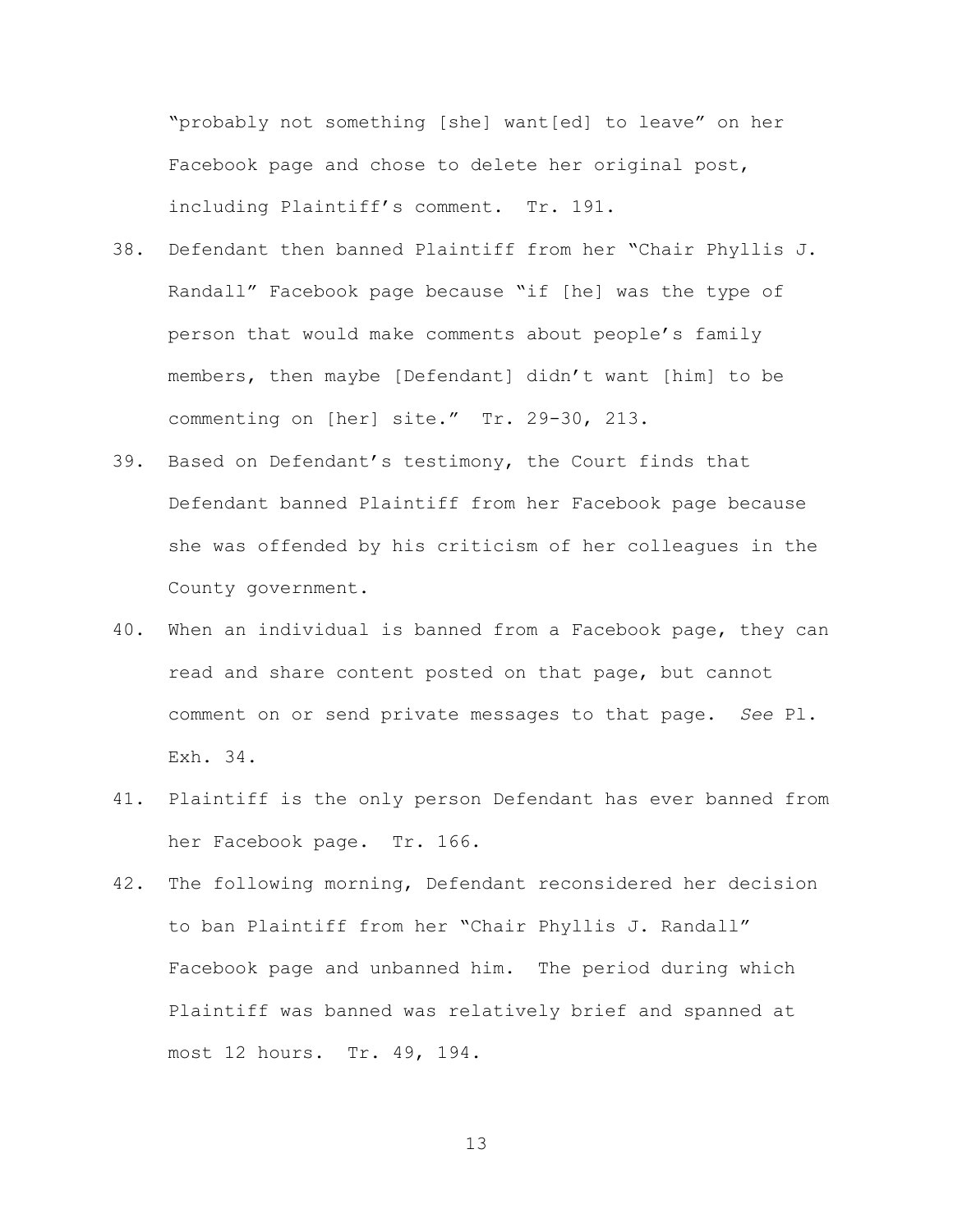43. During the period he was banned from Defendant's "Chair Phyllis J. Randall" Facebook page, Plaintiff remained able to see and share content from Defendant's website. Tr. 50- 51. He was also able to post "essentially the same thing on multiple pages" during the night in question. Tr. 51. He was not, however, able to discuss the night's events on Defendant's Facebook page as he desired. Tr. 54-56.

### **II. Conclusions of Law**

#### **A. Defendant Acted Under Color of State Law.**

Defendant contends that her "Chair Phyllis J. Randall" Facebook page is merely a personal website that she may do with as she pleases. This raises a novel legal question: when is a social media account maintained by a public official considered "governmental" in nature, and thus subject to constitutional constraints? The Court concluded previously that the best way to answer this question is to examine whether the public official acts under color of state law or undertakes state action in maintaining the social media account. $^1$  Based on the evidence adduced at trial, the Court concludes that Defendant acted under color of state law here, both in maintaining her

 $\overline{a}$ 

<sup>&</sup>quot;The statutory color-of-law prerequisite [of § 1983] is synonymous with the more familiar state-action requirement and the analysis for each is identical." *Philips v. Pitt Cnty. Mem'l Hosp.*, 572 F.3d 176, 180 (4th Cir. 2009).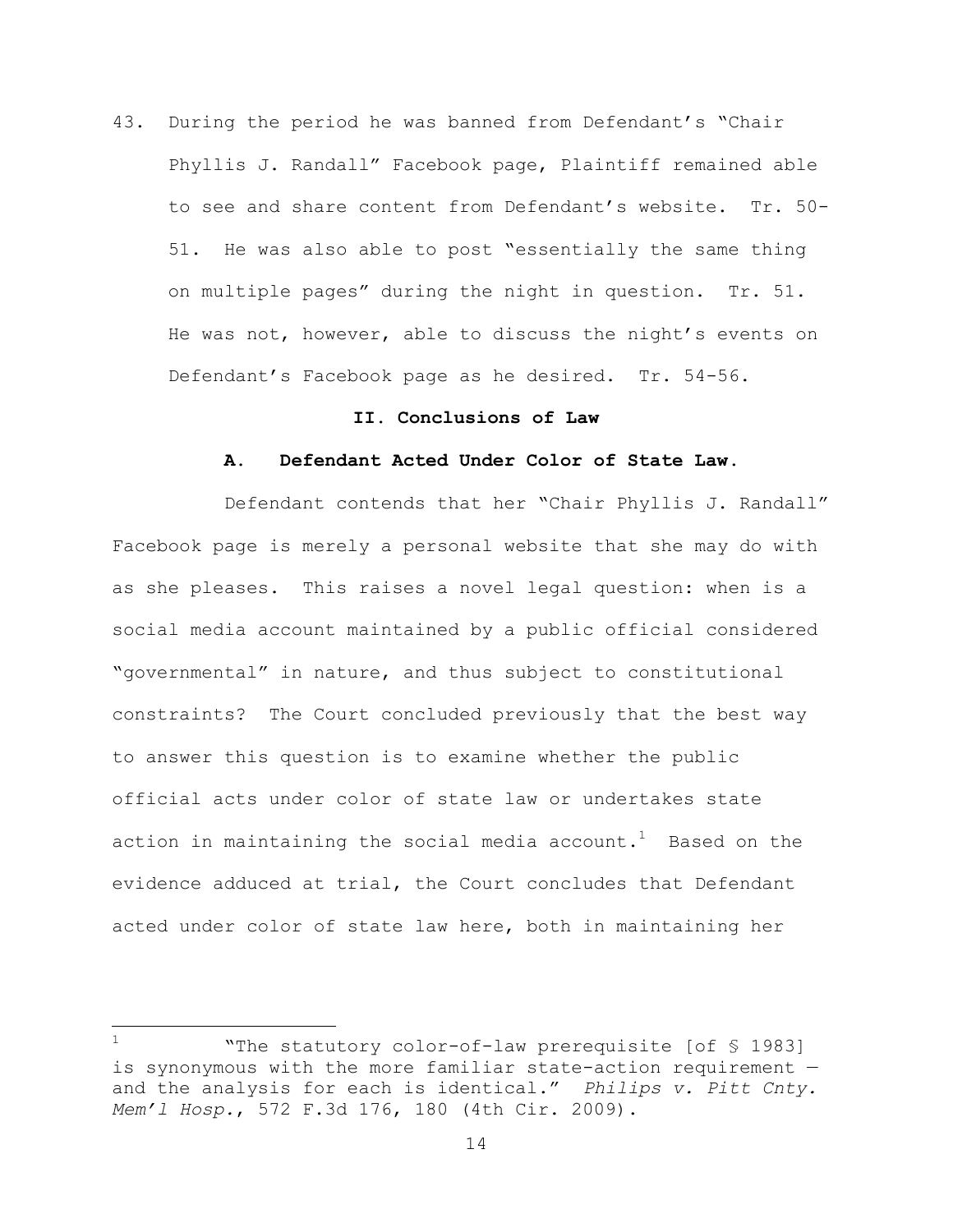"Chair Phyllis J. Randall" Facebook page generally, and in taking the specific action of banning Plaintiff from that page.

To state a constitutional claim, one must trace the challenged conduct to the government. *See, e.g.*, *Am. Mfrs. Mut. Ins. Co. v. Sullivan*, 526 U.S. 40, 50 (1999) (noting that the constitution does not reach "'merely private conduct, no matter how discriminatory or wrongful'") (quoting *Blum v. Yaretsky*, 457 U.S. 991, 1002 (1982)). As relevant here, state action occurs where "apparently private actions . . . have a 'sufficiently close nexus' with the State to be 'fairly treated as'" the actions of "'the State itself.'" *Rossignol v. Voorhaar*, 316 F.3d 516, 523 (4th Cir. 2003). What constitutes a sufficient nexus is largely "'a matter of normative judgment,'" *id.* at 523 (quoting *Brentwood Acad. v. Tennessee Secondary Sch. Athletic Ass'n*, 531 U.S. 288, 295 (2001)), and the Fourth Circuit has "recognized that there is 'no specific formula' for" making this determination. *Holly v. Scott*, 434 F.3d 287, 292 (4th Cir. 2006) (quoting *Hicks v. S. Md. Health Sys. Agency*, 737 F.2d 399, 402 n.3 (4th Cir. 1984). Rather, Courts look to the "totality of circumstances." *Rossignol*, 316 F.3d at 527 n.1.

Turning to the facts of this case, there are some indications that Defendant's "Chair Phyllis J. Randall" Facebook page is entirely private. Defendant's enumerated duties do not include the maintenance of a social media website. The website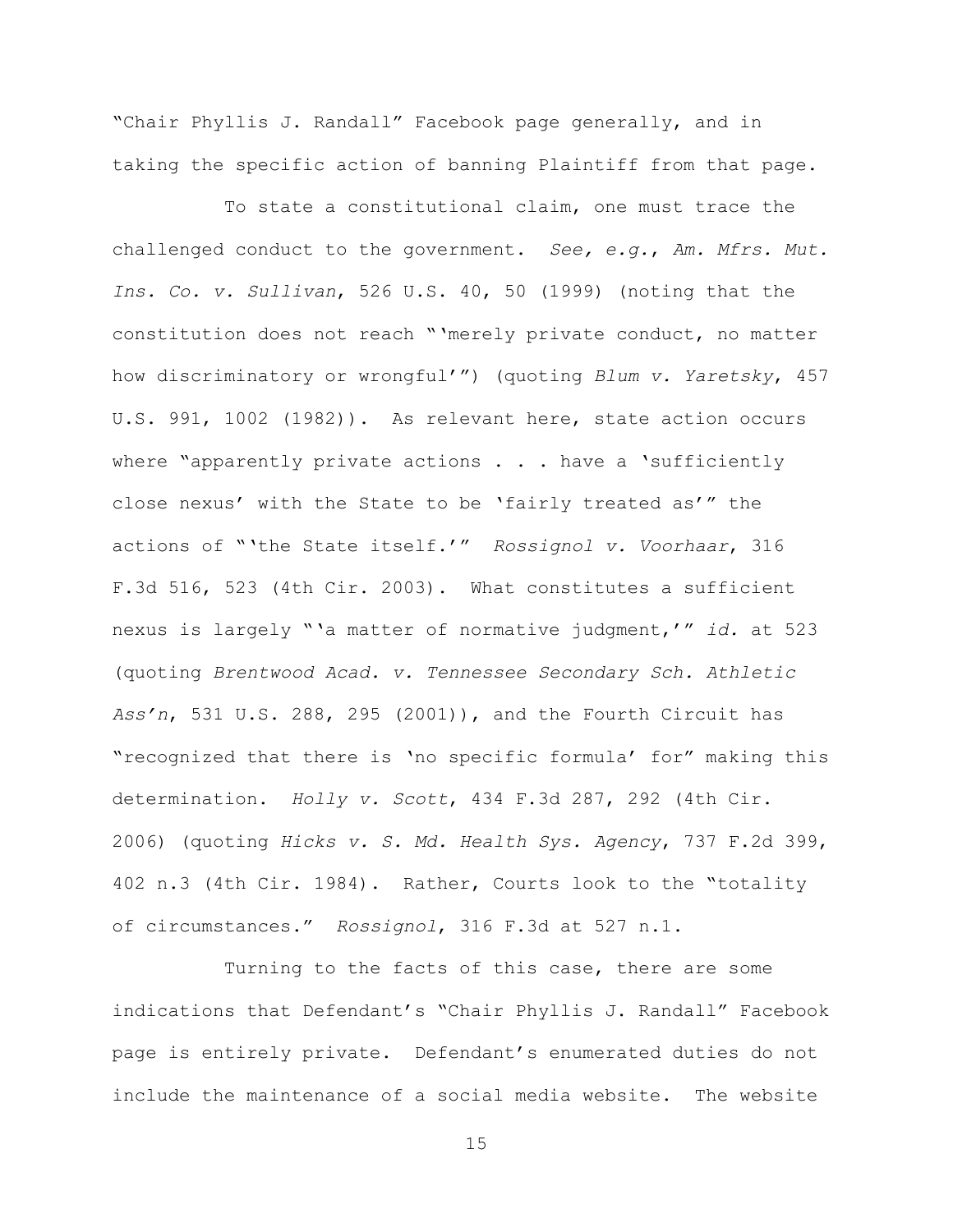in question will not revert to the County when Defendant leaves office. Moreover, Defendant does not use county-issued electronic devices to post to the "Chair Phyllis J. Randall" Facebook page, and much of Defendant's social media activity takes place outside of both her office and normal working hours. But while these are considerations for the Court to weigh, they are not dispositive.

The Court finds *Rossignol v. Voorhaar*, 316 F.3d 516 (4th Cir. 2003) instructive in this regard. In *Rossignol*, a newspaper regularly criticized the conduct and leadership of a local sheriff's office. Anticipating criticism of the sheriff in the paper's election day issue, off-duty law enforcement officers went from vendor to vendor the night before the election and bought all available issues, effectively taking the paper out of circulation. *See id.* at 519-20. When the paper sued on First Amendment grounds, the district court held that because the officers were off the clock and not acting pursuant to their official duties, they were not acting under color of state law. *See id.* at 522-23.

The Fourth Circuit reversed, holding that the officers' actions possessed the "requisite nexus" with their "public office" to be fairly attributable to the government. *Id.* at 523. Among other things, the Fourth Circuit found it significant that the defendants' public office provided the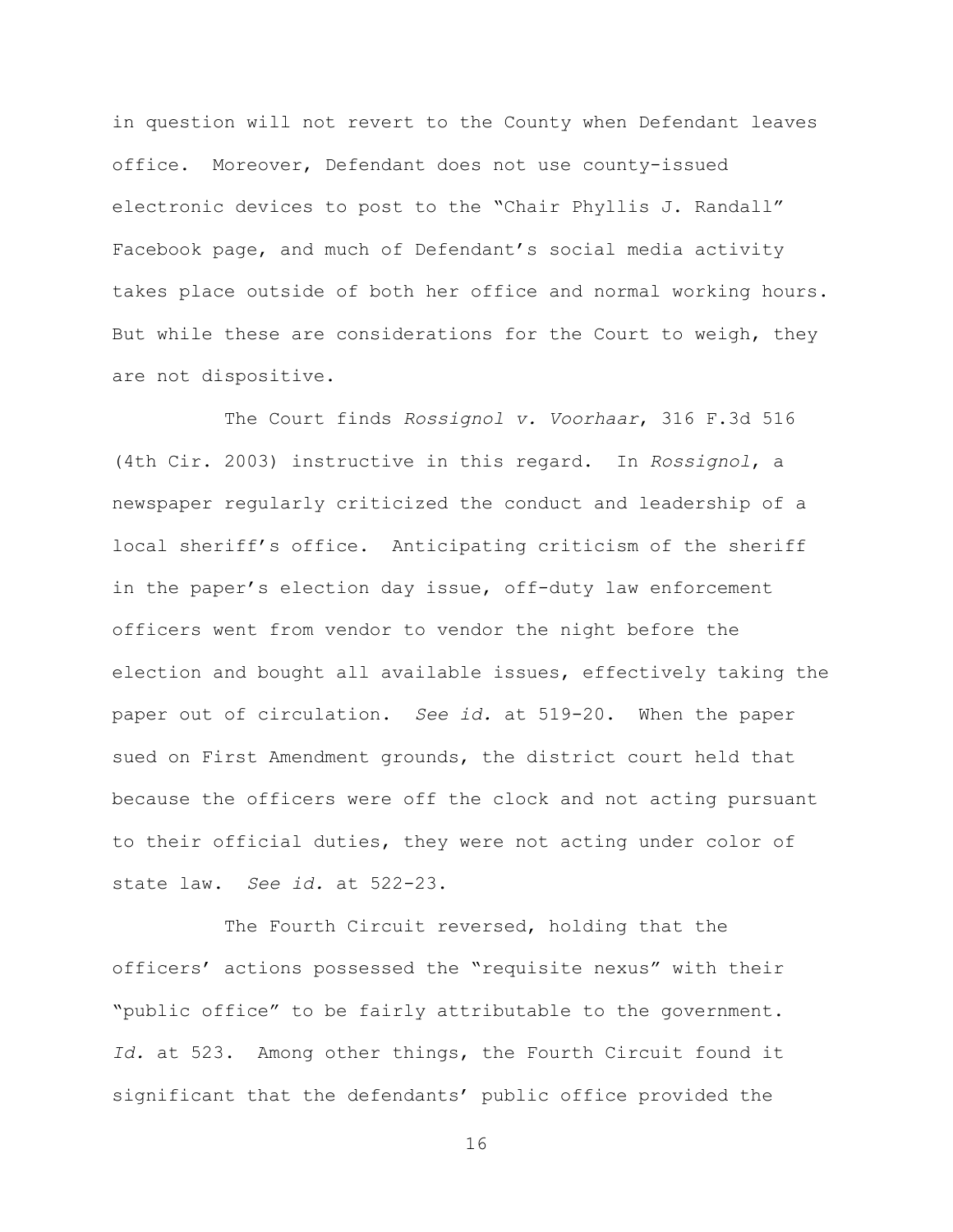impetus for their actions, and thus those actions "arose out of public, not personal, circumstances." *Id.* at 524. Moreover, the defendants' "identities as state officers played a role" in their scheme insofar as their actions were facilitated by their apparent authority. *Id*. at 526. Thus the fact that the officers acted beyond the scope of their duties in their own free time did not insulate them from constitutional claims. *See also Givens v. O'Quinn*, 121 F. App'x 984, 985 (4th Cir. 2005) (per curiam) (finding that correctional officers who acted outside of the scope of their official duties in "hazing" a coworker still acted under color of state law); *United States v. Causey*, 185 F.3d 407, 415 (5th Cir. 1999) (concluding that an off-duty police officer had acted under color of state law in conspiring with a drug dealer to murder a woman who filed an administrative complaint against him); *Layne v. Sampley*, 627 F.2d 12, 13 (6th Cir. 1980) (finding that an off-duty police officer acted under color of state law in shooting an individual with whom he had a dispute arising out of his police work).

As in *Rossignol*, Defendant's actions here "arose out of public, not personal, circumstances." 316 F.3d at 524. The impetus for Defendant's creation of the "Chair Phyllis J. Randall" Facebook page was, self-evidently, Defendant's election to public office. She created the page in collaboration with her Chief of Staff the day before she took office, and did so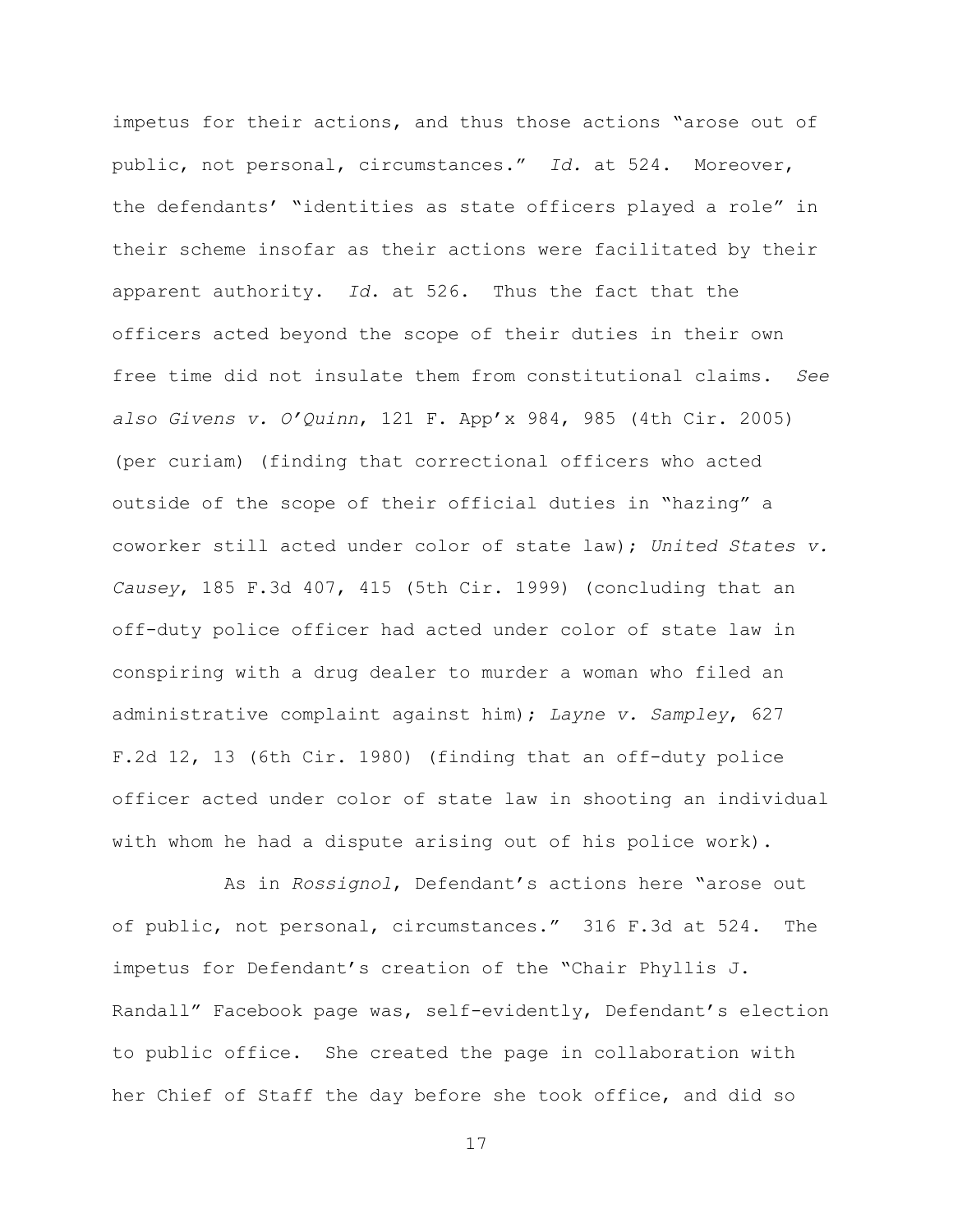for the purpose of addressing her new constituents. *See* Tr. 133, 176. Defendant then posted to her "Friends of Phyllis Randall" Facebook page, which she had employed during her campaign, and asked that her supporters "visit [her] County Facebook Page[,] Chair Phyllis J. Randall." Pl. Exh. 221. The "Chair Phyllis J. Randall" Facebook page was born out of, and is inextricably linked to, the fact of Defendant's public office.

Moreover, since creating the "Chair Phyllis J. Randall" Facebook page, Defendant has used it as a tool of governance. The page is, for example, one of two preferred means by which Defendant holds "back and forth constituent conversations." Pl. Exhs. 201, 231. In that capacity the "Chair Phyllis J. Randall" Facebook page has, among other things, facilitated Defendant's coordination of disaster relief efforts after a storm, *see* Pl. Exh. 196, and Defendant's efforts to aid a constituent's daughter seeking to study abroad. Pl. Exh. 106. Defendant has further used the page to solicit participation in the "Commission on Women and Girls" – an initiative Defendant runs out of her office, Tr. 87-88, 90-91, 205; Pl. Exh. 112 – and to promote and invite attendance at events related to her work as Chair. *See, e.g.*, Pl. Exhs. 162, 184, 186, 196. And, most frequently, Defendant has used the page to keep her constituents abreast of her activities as Chair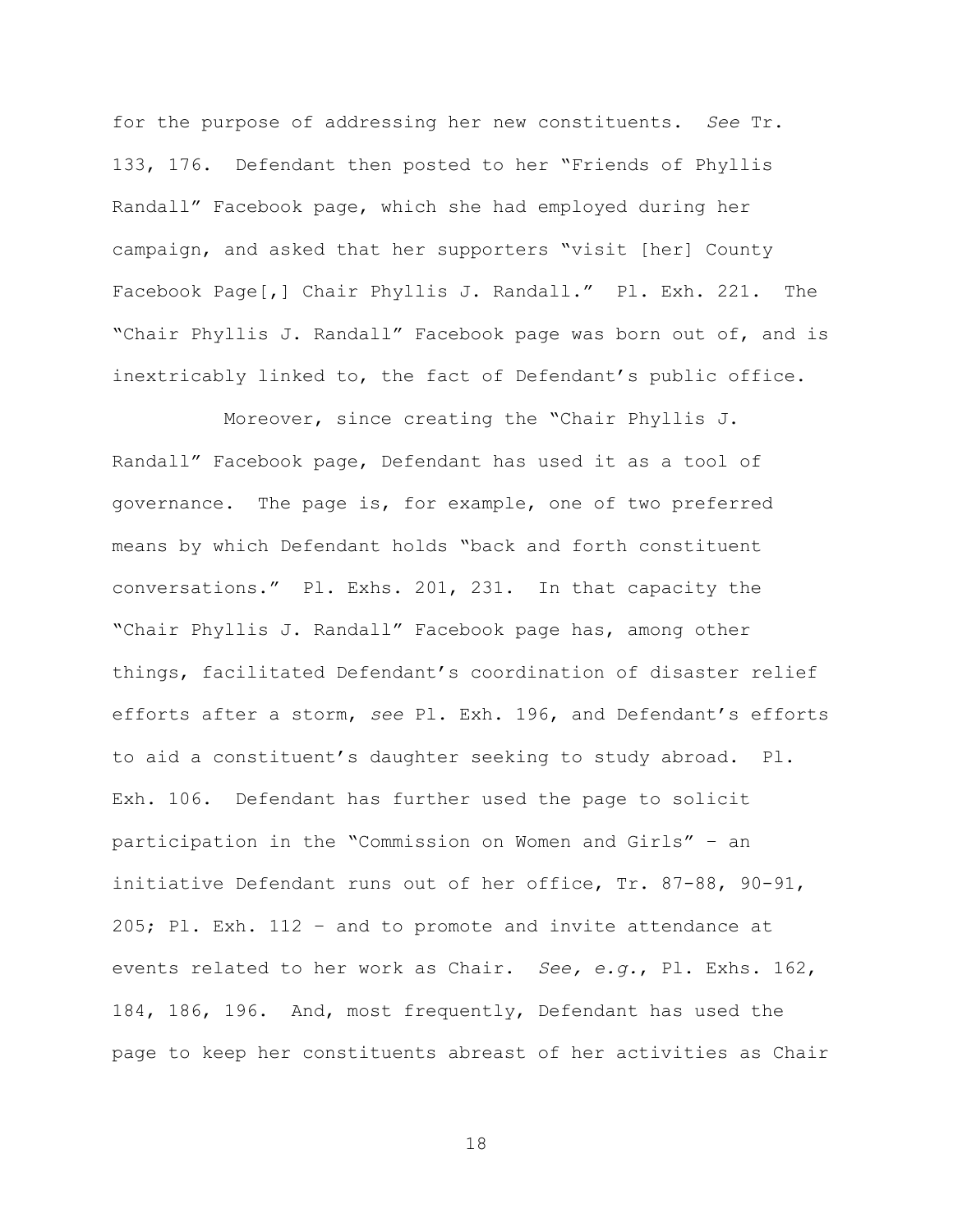and of important events in local government. *See, e.g.*, Pl. Exhs. 109, 122, 136, 150, 154, 156, 172, 180-82, 195.

The Court notes as well that Defendant has used County resources to support the "Chair Phyllis J. Randall" Facebook page. Most notably, Defendant's Chief of Staff helped to create the page and continues to assist in its maintenance. *See, e.g.*, Tr. 85, 109, 110-11, 133, 176, 180, 191; Pl. Exh. 93. Defendant attempts to downplay the significance of this fact by pointing out that she and Ms. Arnett share a personal friendship separate and apart from their professional relationship. That friendship, however, does not change the fact that Ms. Arnett is a salaried employee of the County, whose duties entail generally "support[ing] the Office of Chair." Tr. 181. The Court rejects Defendant's insinuation that Ms. Arnett helps Defendant maintain the "Chair Phyllis J. Randall" Facebook page solely due to their friendship. It is not a coincidence that the friend Defendant chose to help her maintain the "Chair Phyllis J. Randall" Facebook page *just happens* to be her Chief of Staff.

In addition to Ms. Arnett's contributions, official newsletters released by Defendant's office have generally included links promoting Defendant's "Chair Phyllis J. Randall" Facebook page. *See* Tr. 115-17, 128; Pl. Exhs. 17-31. These newsletters were drafted by a County employee, are hosted in PDF format on the County's website, and have been disseminated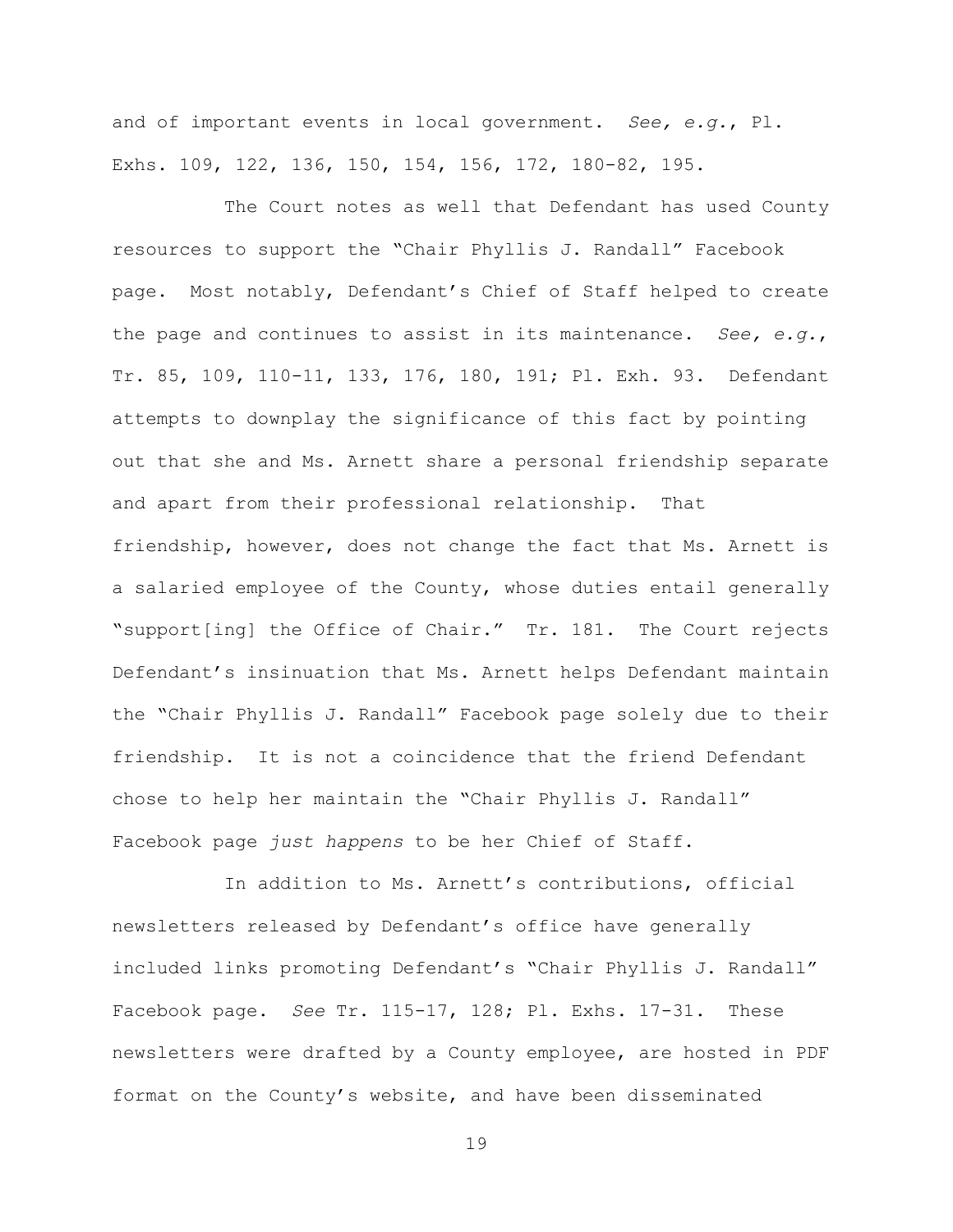through a mailing list provided to Defendant by the County. *See* Tr.  $115-17$ ,  $128.$ <sup>2</sup>

Also weighing in favor of finding state action here are Defendant's efforts to swathe the "Chair Phyllis J. Randall" Facebook page in the trappings of her office. Among other things, (1) the title of the page includes Defendant's title; (2) the page is categorized as that of a government official; (3) the page lists as contact information Defendant's official County email address and the telephone number of Defendant's County office; (4) the page includes the web address of Defendant's official County website; (5) many – perhaps most – of the posts are expressly addressed to "Loudoun," Defendant's constituents; (6) Defendant has submitted posts on behalf of the Loudoun County Board of Supervisors as a whole; (7) Defendant has asked her constituents to use the page as a channel for "back and forth constituent conversations"; and (8) the content posted has a strong tendency toward matters related to

 $\mathcal{P}$ The Court notes that, at trial, Defendant expressed surprise that the Facebook icon at the bottom of her office's newsletter links to her "Chair Phyllis J. Randall" Facebook page. Given that Defendant has personally approved a large number of such newsletters, it is unclear how she could be unaware of this fact. Whether or not Defendant directed her staff to include the link, however, it was undoubtedly included because Defendant has consistently treated the "Chair Phyllis J. Randall" Facebook page as a website associated with her public office, to the extent that those working for her understand that to be the case. It is therefore still ultimately Defendant who has caused the County to expend resources to promote her Facebook page.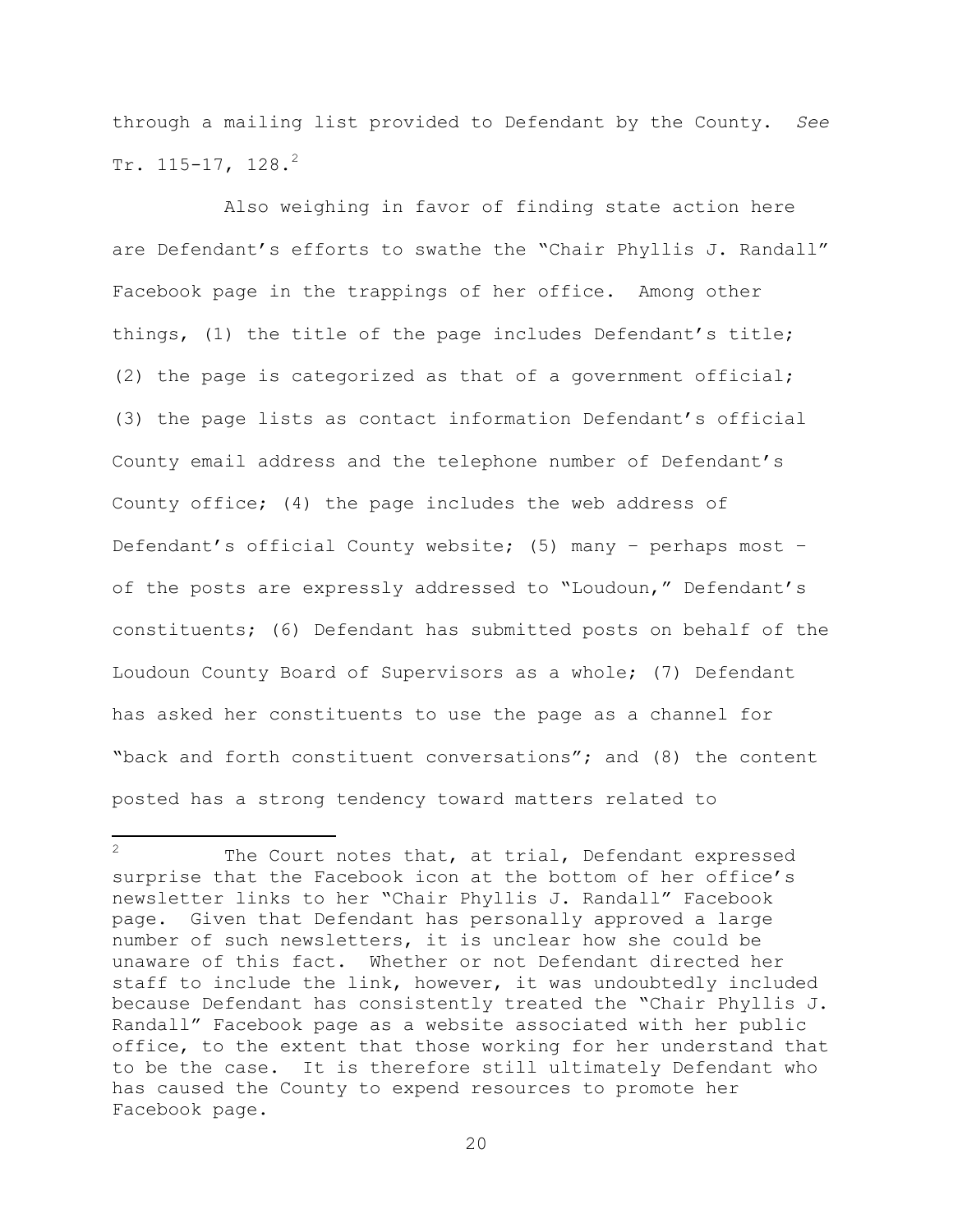Defendant's office. *See, e.g.*, Tr. 129-31; Pl. Exhs. 101-07, 110, 112, 116-19, 122, 124, 128, 132, 135, 138, 201, 231. Given this consistent messaging, and notwithstanding Defendant's occasional posts regarding more personal matters, <sup>3</sup> Defendant has operated the "Chair Phyllis J. Randall" Facebook page while "purporting to act under the authority vested in [her] by the state." *Hughes v. Halifax Cnty. Sch. Bd.*, 855 F.2d 183, 186–87 (4th Cir. 1988).

Finally, assuming the specific act of banning Plaintiff from the "Chair Phyllis J. Randall" Facebook page can be analyzed separately, this likewise "arose out of public, not personal, circumstances." *Rossignol*, 316 F.3d at 524. Plaintiff's comment regarding alleged misconduct by County officials was obviously related to a question Defendant had fielded at a town hall earlier that evening. Defendant banned Plaintiff from her Facebook page due to this criticism of her "colleagues" in the County government. *See* Tr. 29-30, 191, 213. As in *Rossignol*, Defendant acted out of "censorial motivation"

 $\mathcal{L}$ While Defendant testified at trial that she frequently posts on personal topics unrelated to her work as Chair of the Loudoun County Board of Supervisors, the extensive record before the Court includes roughly 100 exhibits depicting Defendant's posts to the "Chair Phyllis J. Randall" Facebook page, nearly all of which relate directly or indirectly to Defendant's public office. There is comparably little evidence of posts of a more personal nature.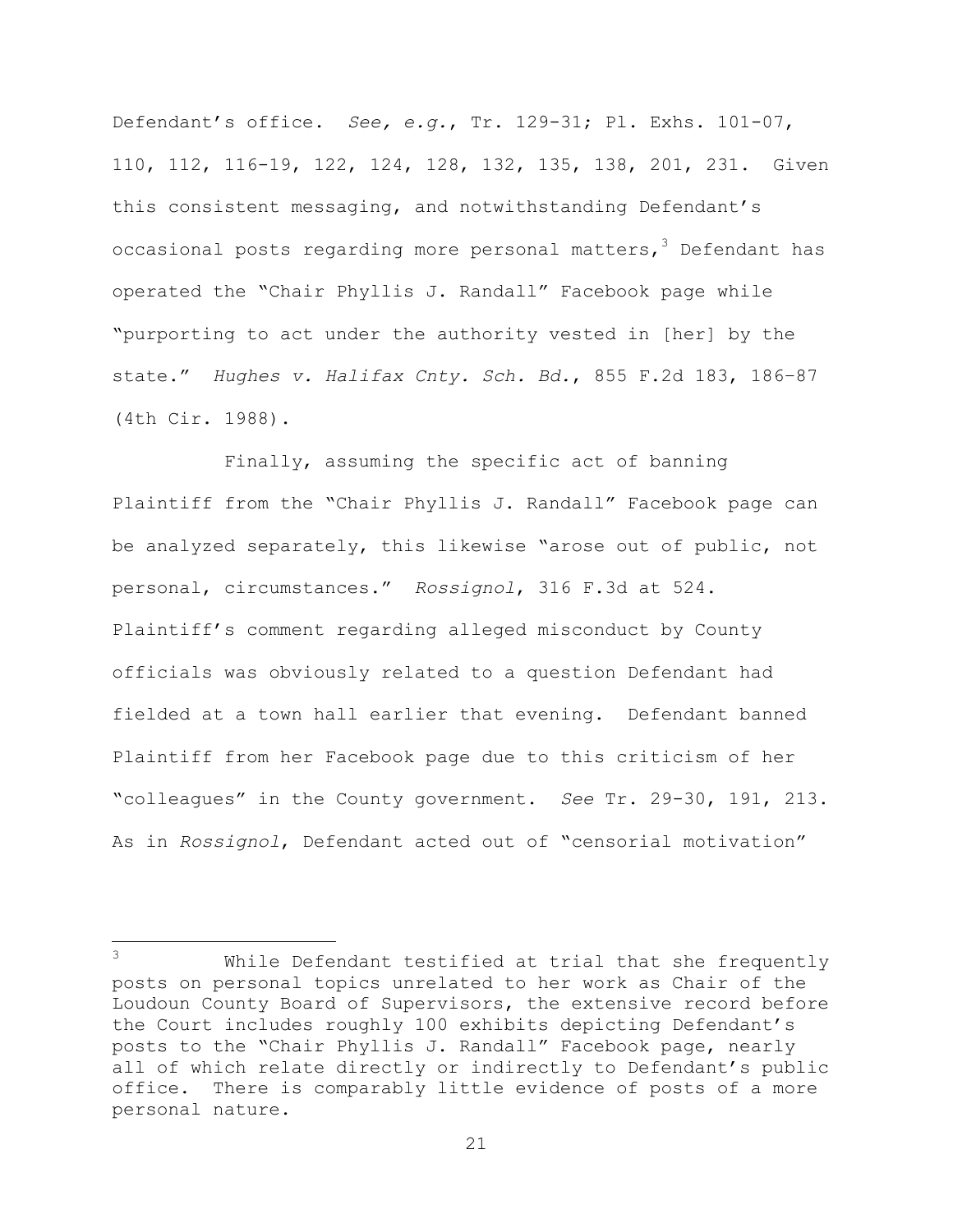to suppress criticism of county officials related to the "conduct of their official duties." 316 F.3d at 523.

In light of the above, the Court finds that the "totality of circumstances," *Rossignol*, 316 F.3d at 527 n.1, demonstrates that Defendant acted under color of state law in maintaining her "Chair Phyllis J. Randall" Facebook page and in banning Plaintiff from that page.

# **B. Defendant Violated Plaintiff's Right of Free Speech under the United States and Virginia Constitutions.**

Plaintiff brings claims against Defendant both under the First Amendment to the United States Constitution and Article I, § 12 of the Virginia Constitution – the First Amendment's Virginia analogue. The Court analyzes these claims together, as "[t]he Supreme Court of Virginia has held that 'Article I, § 12 of the Constitution of Virginia is coextensive with the free speech provisions of the federal First Amendment.'" *Willis v. City of Virginia Beach*, 90 F. Supp. 3d 597, 607 (E.D. Va. 2015) (quoting *Elliott v. Commonwealth*, 267 Va. 464, 473-74 (2004)).

As an initial matter, Plaintiff brings suit against Defendant in both her official and individual capacities. Where an official capacity claim is concerned, the claim is not truly against the individual, but against the governmental entity she represents. *See Monell v. Dep't of Soc. Servs. of City of N.Y.*,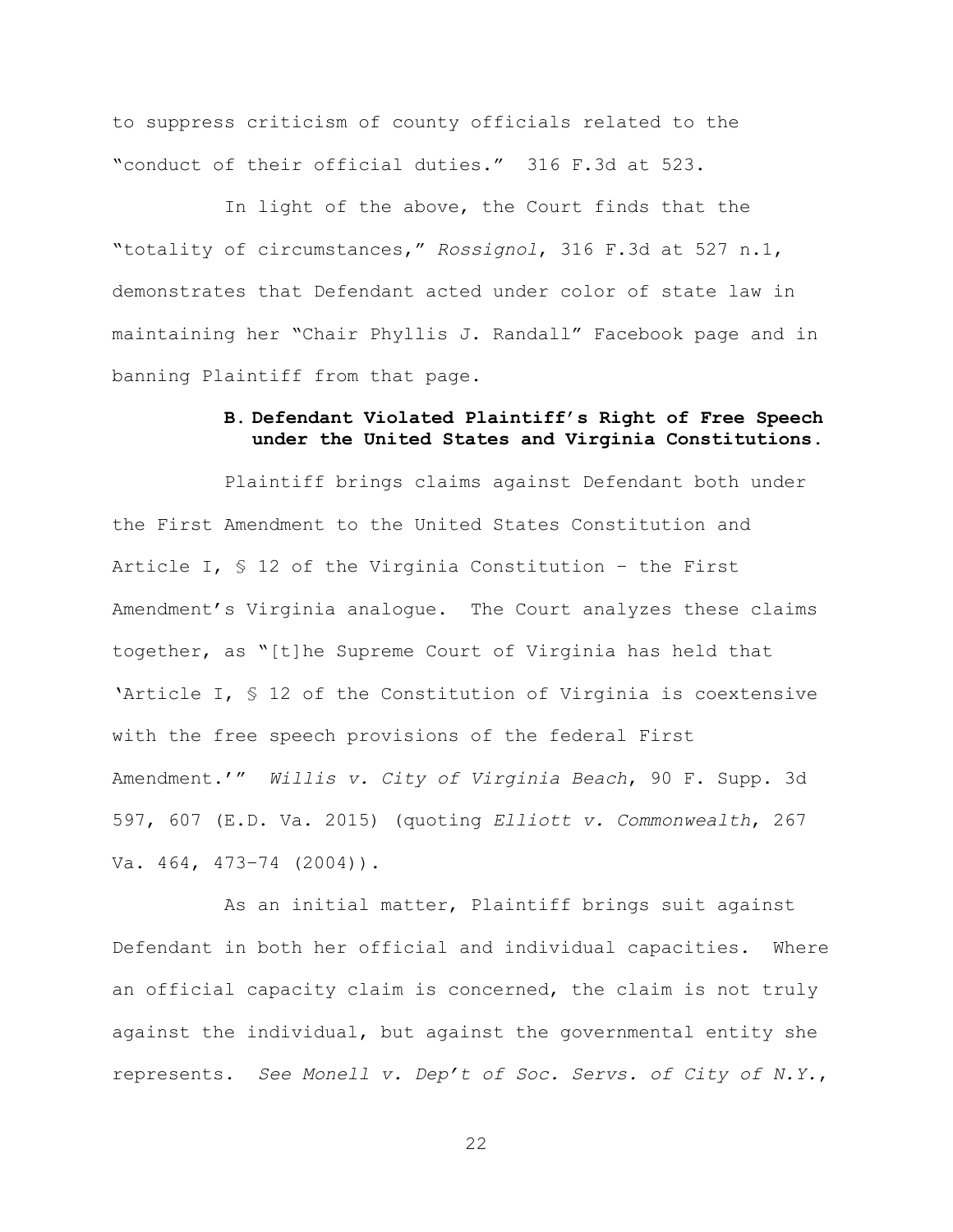436 U.S. 658, 691 n.55 (1978). Moreover, a "governmental entity is liable under § 1983" in an official capacity claim "only when the entity itself is a moving force behind the deprivation," and the entity's "policy or custom must have played a part in the violation of federal law." *Kentucky v. Graham*, 473 U.S. 159, 166 (1985) (citations omitted). The Court notes that "[t]here is no . . . need to bring official-capacity actions against local government officials" like Defendant "for . . . local government units can be sued directly for damages and injunctive or declaratory relief" under § 1983. *Id.* at 170 n.14.

As discussed in the Court's previous Memorandum Opinion [Dkt. 116], Defendant operates the "Chair Phyllis J. Randall" Facebook page outside of any County policy. The evidence adduced at trial confirmed that no policy – whether County-wide or specific to Defendant's office – played any role in Defendant's decision to ban Plaintiff from her "Chair Phyllis J. Randall" Facebook page. Rather, Defendant made a unilateral decision to ban Plaintiff in the heat of the moment, and reconsidered soon thereafter. *See* Tr. 191, 212-13.

At trial, Plaintiff appeared to argue that there existed an informal County custom and policy insofar as "the Board of Supervisors [was] aware [of] and condoned [Defendant's] action." Tr. 7. The Court construes this as an argument that the Board ratified Defendant's decision and thus may itself be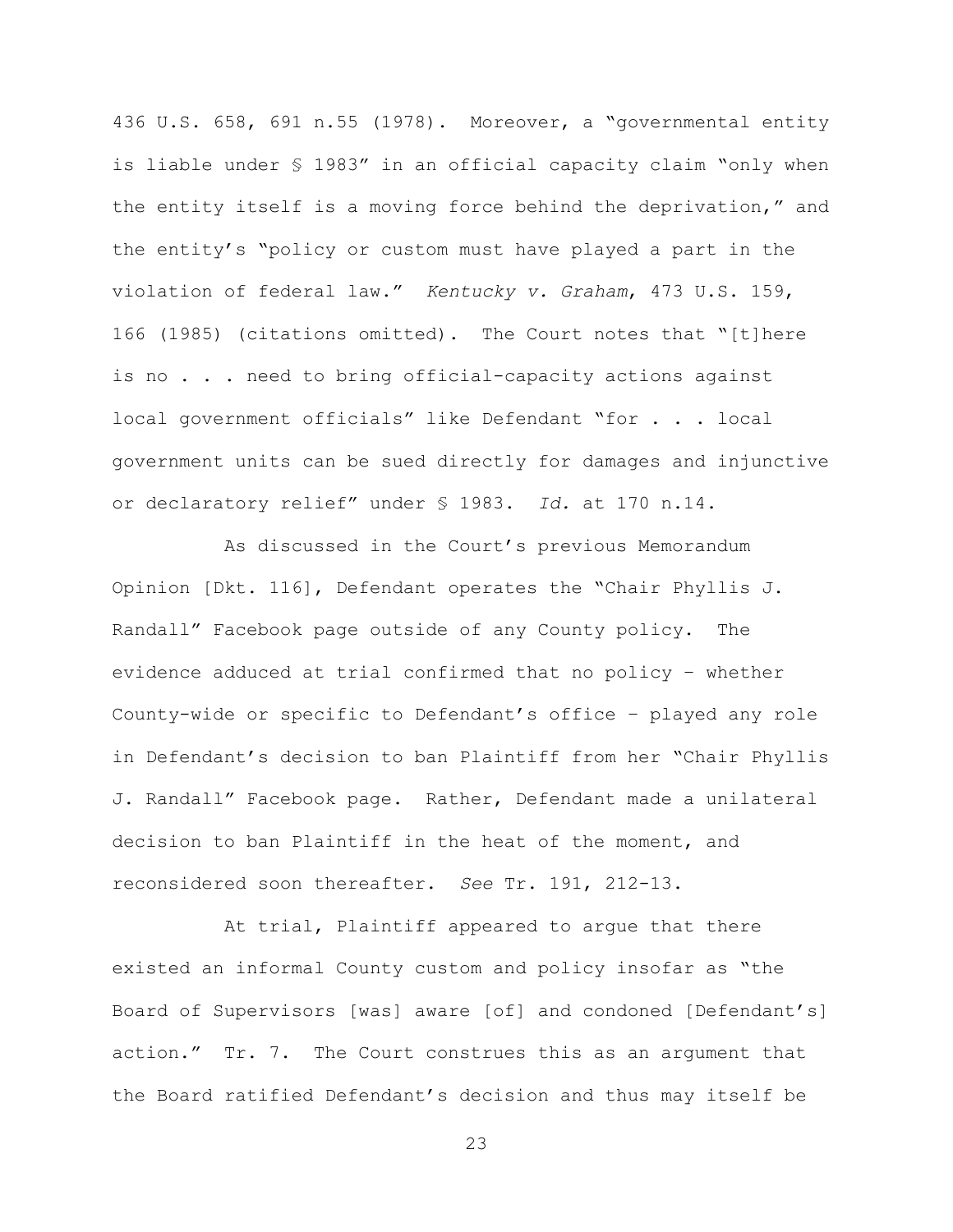held liable. This doctrine, however, applies only where a superior affirmatively approves and adopts its subordinate's action and her rationale for that action. *See City of St. Louis v. Praprotnik*, 485 U.S. 112, 127 (1988) ("If the authorized policymakers approve a subordinate's decision and the basis for it, their ratification would be chargeable to the municipality because their decision is final."). The Board is not Defendant's superior in any relevant sense and has no formal authority to approve or disapprove anything Defendant may do on her "Chair Phyllis J. Randall" Facebook page. And even if the Board possessed the power to sanction Defendant for her actions in some way, failing to do so was not the same as approving and adopting Defendant's actions. *See, e.g.*, *Ashby v. Isle of Wight Cnty. Sch. Bd.*, 354 F. Supp. 2d 616, 627 (E.D. Va. 2004) ("There must be some approval of the act, not just refusal to overrule the act."). Plaintiff's free speech claims against Defendant in her official capacity therefore fail.

That, however, still leaves Plaintiff's claims against Defendant in her individual capacity. Accordingly, the Court proceeds to analyze Defendant's free speech claims against Defendant Randall herself. Having found that Defendant operates her "Chair Phyllis J. Randall" Facebook page under color of state law, the Court concludes that her decision to ban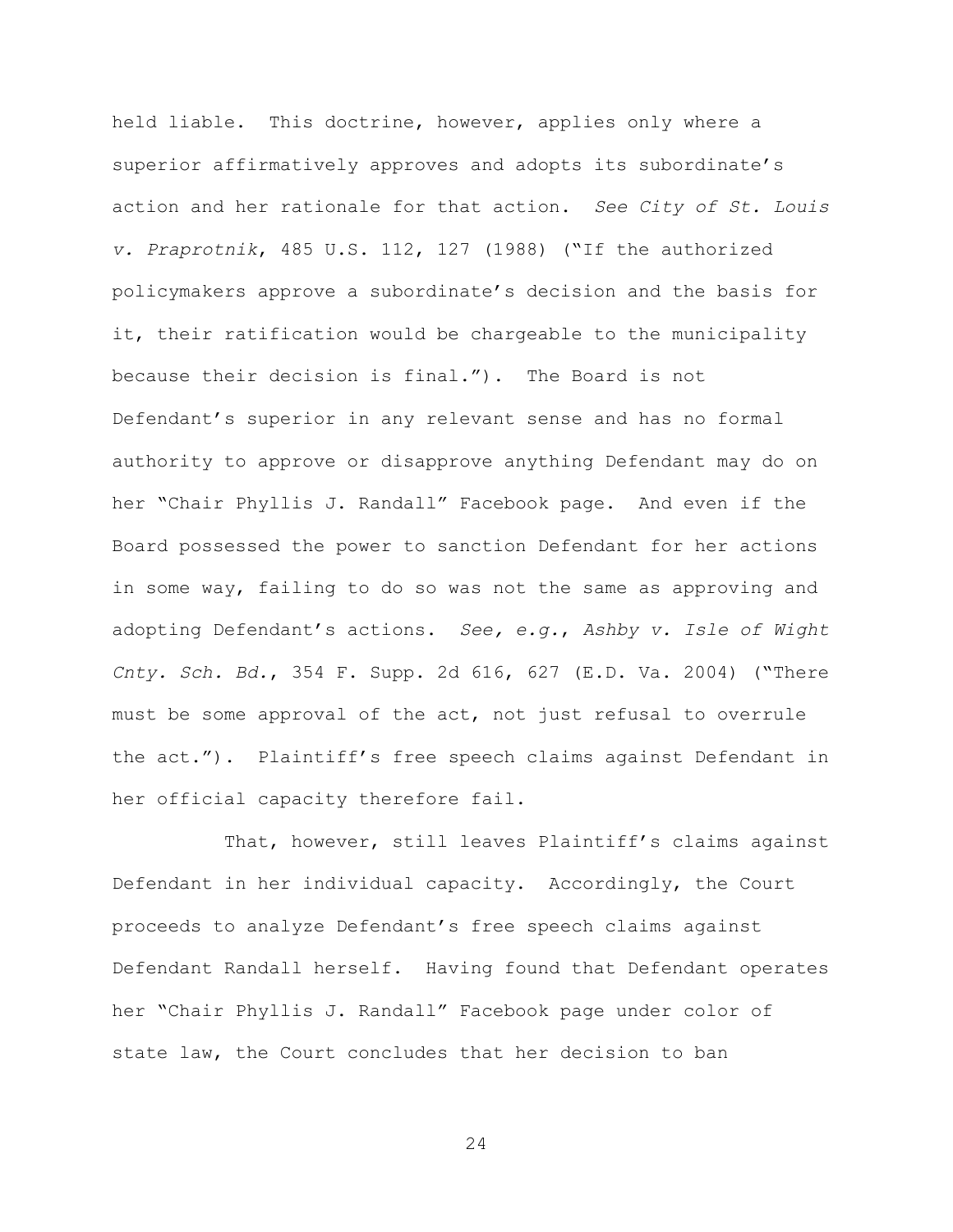Plaintiff from that page violated Plaintiff's rights under the U.S. and Virginia Constitutions.

The Court first must determine whether this case concerns speech protected by the First Amendment. *See Am. Civil Liberties Union v. Mote*, 423 F.3d 438, 442 (4th Cir. 2005). Here, that task is complicated by the fact that neither party recalls the precise content of the comment that prompted Defendant to ban Plaintiff from her "Chair Phyllis J. Randall" Facebook page. *See* Tr. 53, 191, 212. Nonetheless, it is clear from both the context in which Plaintiff made the comment and what the parties recall of it that Plaintiff's comment raised ethical questions about the conduct of School Board officials, alleging conflicts of interest involving their family members. *See* Tr. 53, 191, 212. Such "criticism of . . . official conduct" is not just protected speech, but lies at the very "heart" of the First Amendment. *Rossignol*, 316 F.3d at 522.

The Court must next determine whether Defendant opened a forum for speech by creating her "Chair Phyllis J. Randall" Facebook page. *See Mote*, 423 F.3d at 443. The Fourth Circuit has suggested that the government may open a forum for speech by creating a website that includes a "'chat room' or 'bulletin board' in which private viewers could express opinions or post information," or that otherwise "invite[s] or allow[s] private persons to publish information or their positions." *Page v.*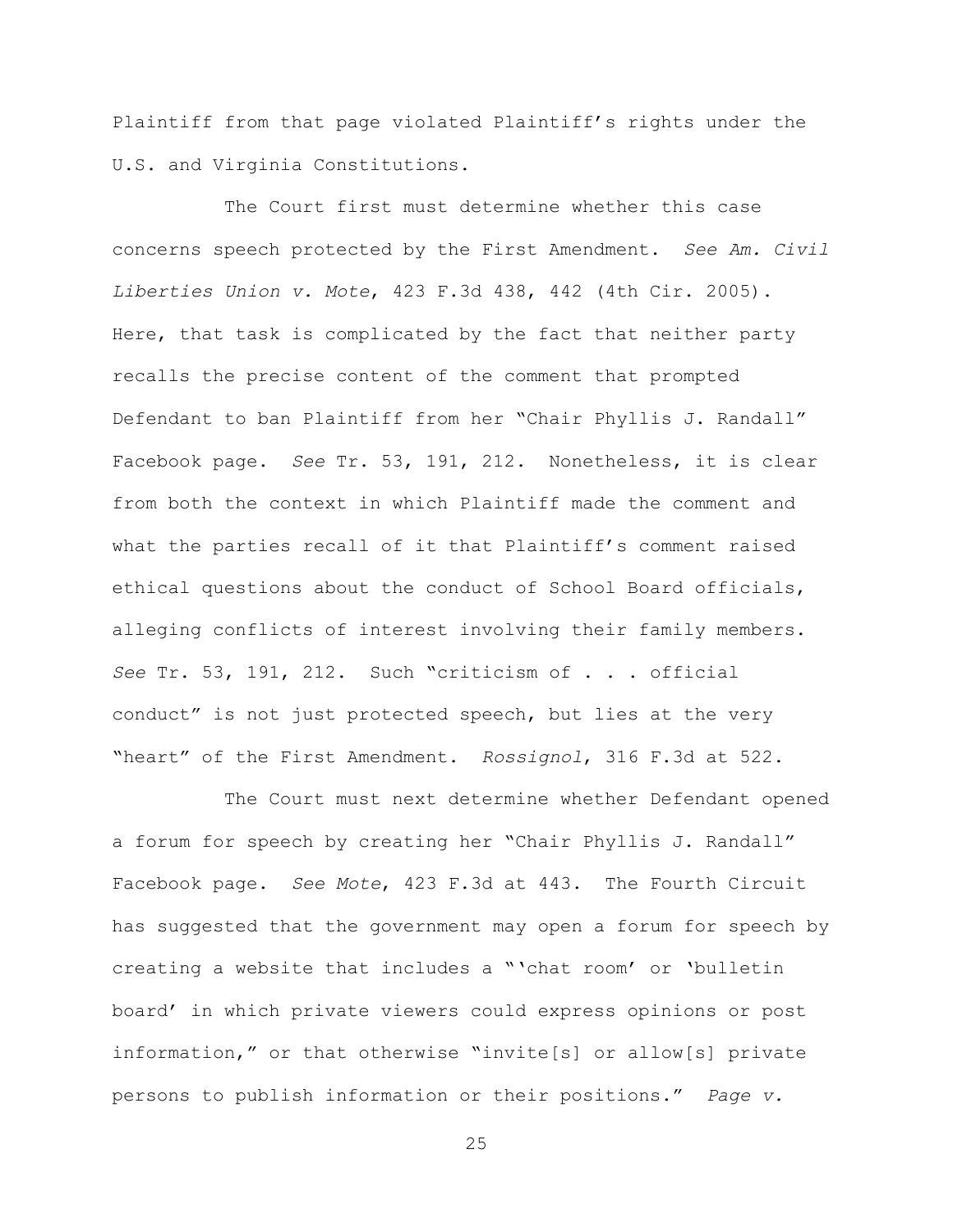*Lexington Cnty. Sch. Dist. One*, 531 F.3d 275, 284 (4th Cir. 2008). Defendant's "Chair Phyllis J. Randall" Facebook page is such a website.

When one creates a Facebook page, one generally opens a digital space for the exchange of ideas and information. *See* Pl. Exh. 34 (noting that Facebook pages are designed to be "public spaces"); *see also Packingham v. North Carolina*, 137 S. Ct. 1730, 1735 (2017) (comparing social media to traditional public fora such as parks and streets). Defendant did so here, deliberately permitting public comment on her "Chair Phyllis J. Randall" Facebook page. Tr. 162. In practice, Defendant has allowed virtually unfettered discussion on that page. Tr. 164- 66. Indeed, Defendant has affirmatively solicited comments from her constituents:

> Everyone, could you do me a favor. I really want to hear from ANY Loudoun citizen on ANY issues, request, criticism, compliment, or just your thoughts. However, I really try to keep back and forth conversations (as opposed to one time information items such as road closures) on my county Facebook page (Chair Phyllis J. Randall) or County email (Phllis.randall@loudoun.gov). Having back and forth constituent conversations are Foiable (FOIA) so if you could reach out to me on these mediums that would be appreciated. Thanks much, Phyllis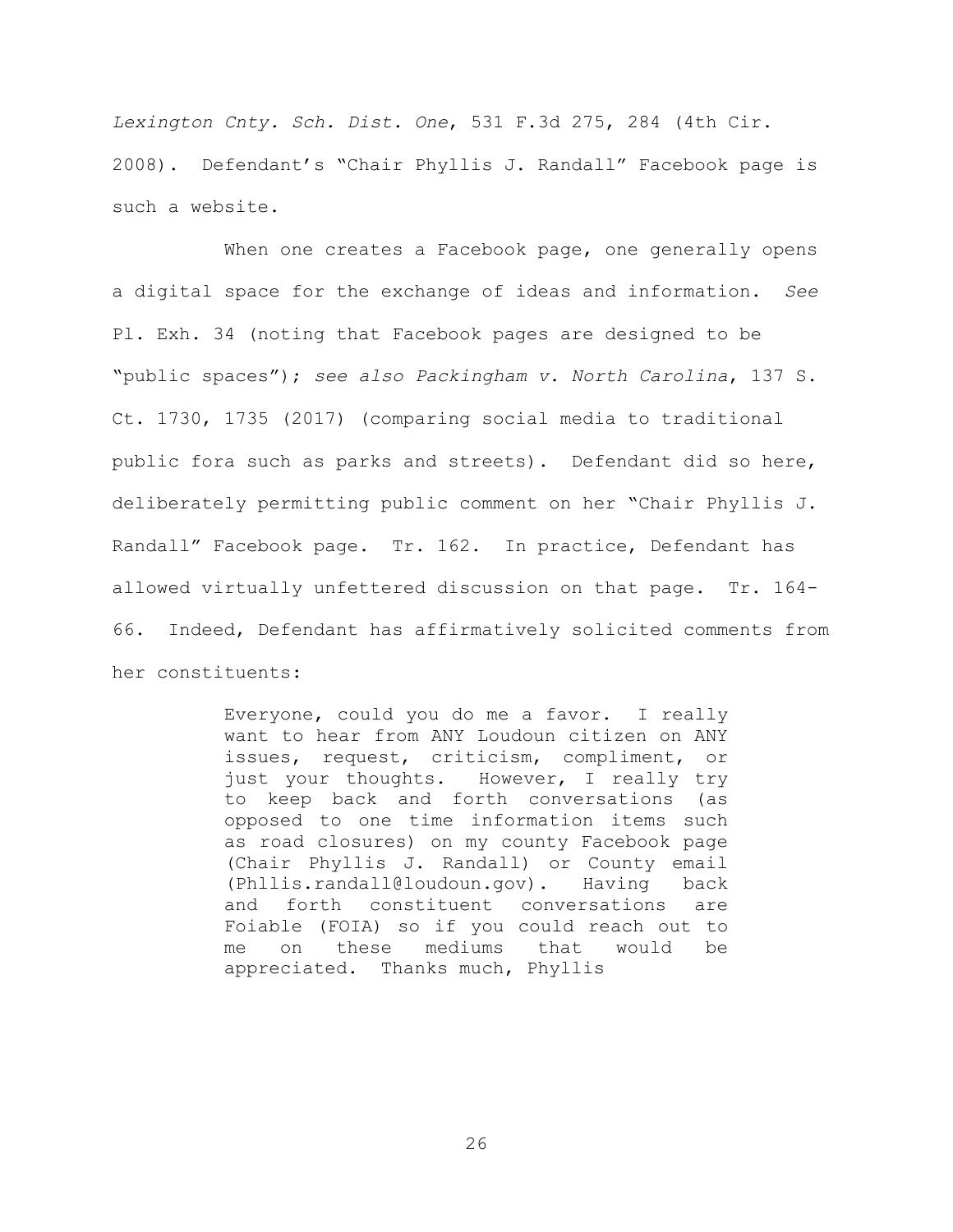Pl. Exhs. 201, 231.<sup>4</sup> This sort of governmental "designation of a place or channel of communication for use by the public" is more than sufficient to create a forum for speech. *Cornelius v. NAACP Legal Def. & Educ. Fund, Inc.*, 473 U.S. 788, 802 (1985).

At this point in the analysis, the Court would ordinarily endeavor to determine the precise "nature of the forum" at issue – whether it is a traditional, limited, or nonpublic forum. *Mote*, 423 F.3d at 443. The Court, however, need not pass on the issue, as the record demonstrates that Defendant engaged in viewpoint discrimination by banning Plaintiff from her Facebook page. Viewpoint discrimination is "prohibited in all forums." *Child Evangelism Fellowship of S.C. v. Anderson Sch. Dist. Five*, 470 F.3d 1062, 1067 n.2 (4th Cir. 2006).

Defendant has adopted no policy with respect to her "Chair Phyllis J. Randall" Facebook page that serves to limit the types of comments permitted. The closest Defendant has come to promulgating such a policy is her statement that she "really want [s] to hear from ANY Loudoun citizen on ANY issue  $[ \ ]$  . . . on [her] county Facebook page (Chair Phyllis J. Randall)." Pl. Exhs. 201, 231. Defendant generally does not moderate comments except those that contain profanity, and Plaintiff remains the

 $\overline{a}$ 

<sup>&</sup>lt;sup>4</sup> The Court notes that Defendant posted this comment several months after the incident giving rise to this suit. The phrase "I really try to keep back and forth conversations . . . on my county Facebook page," however, clearly describes a past and present practice rather than a change of policy.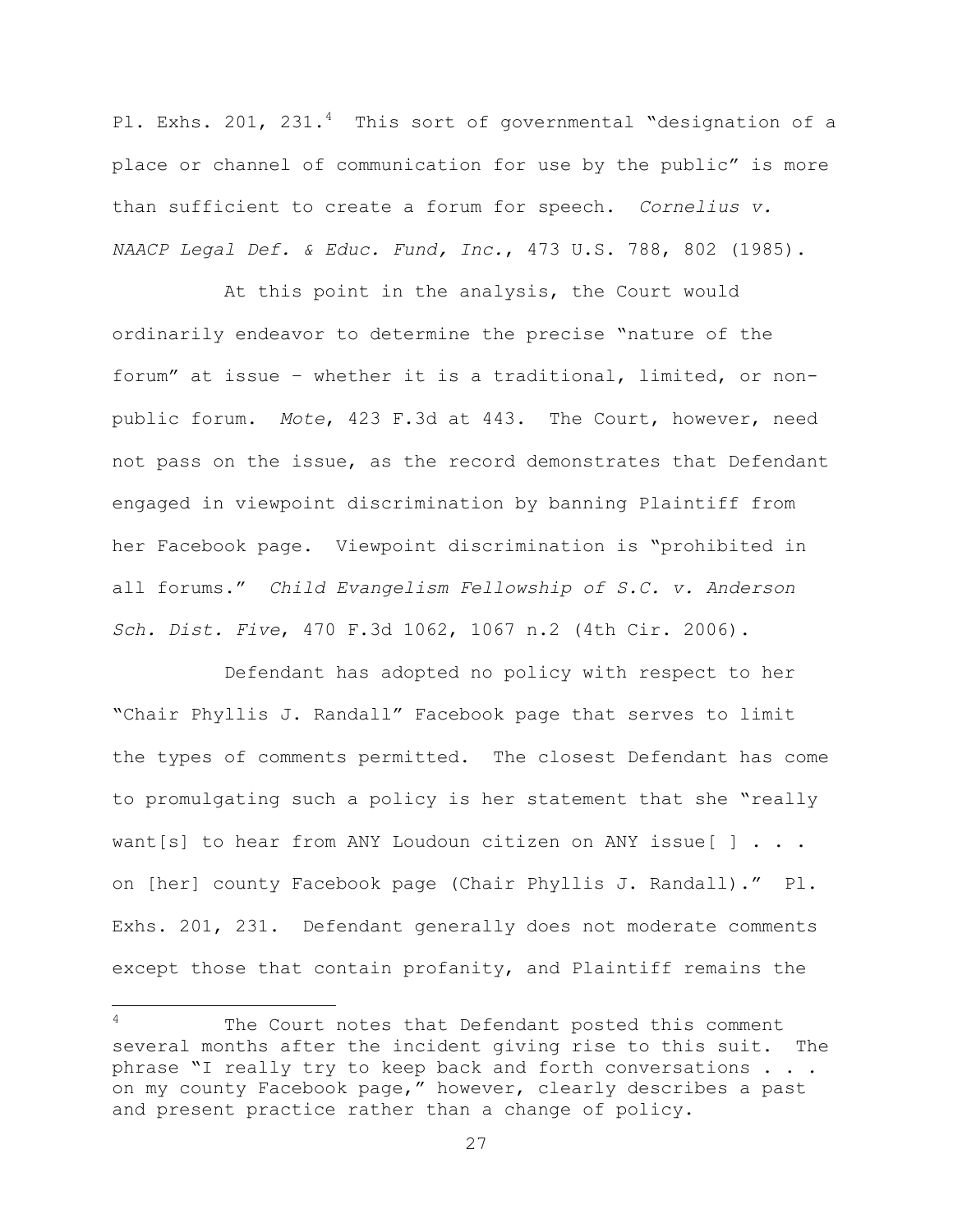only person Defendant has ever banned from her "Chair Phyllis J. Randall" Facebook page. Tr. 164-66. In short, Defendant did not ban Plaintiff pursuant to any neutral policy or practice that she has applied in an evenhanded manner. Rather, from Defendant's testimony, it is apparent that Defendant banned Plaintiff from the "Chair Phyllis J. Randall" Facebook page because she was offended by his criticism of her "colleagues on the School Board":

Q. And what did that post consist of?

A. A lot of talking about the School Board members, and it was a lot of accusations about – what I considered<br>accusations – about the School Board accusations – about the School Board members. I didn't know those statements to be true or not true. And they were not germane to the post. But mostly, because they were accusations that I didn't know to be true and I thought they were fairly personal in nature. And so, I didn't want them on the site.

Q. What kind of accusations?

A. Accusations about their spouses and that maybe there was – things like we should all ask the question, or is there money being taken or given. Those kinds of things. Just accusations about who I consider my colleagues on the School Board. I had no idea if any of that was correct, and I also feel that if you pose a question that says, "We should ask if somebody is taking kickback money," then that's probably not something I want to leave on my –

Q. Were these accusations from which you inferred criminal activity or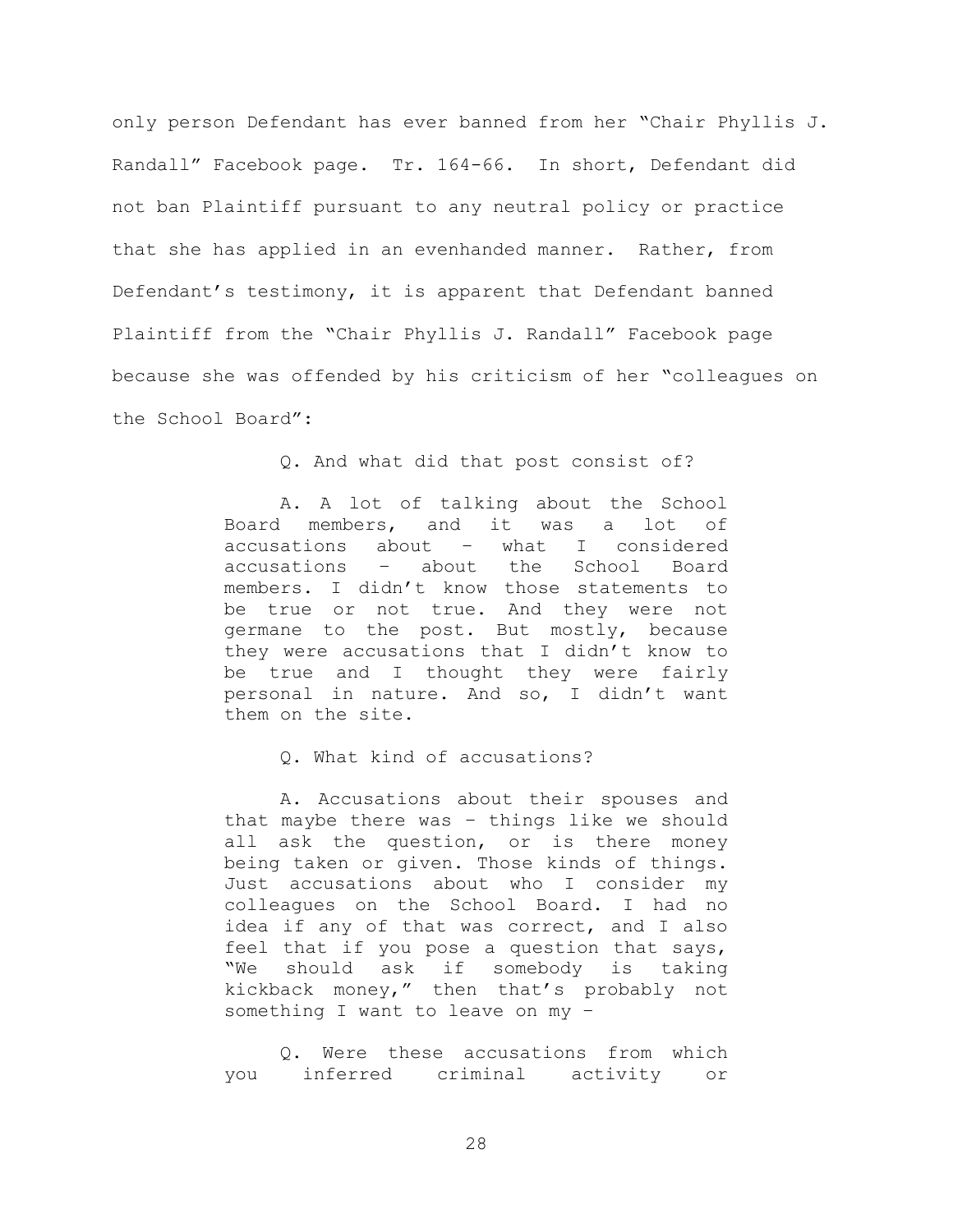allegations were being made against individuals who are identified?

A. I don't know if I would say "criminal." In my opinion, they were slanderous.

Tr. 190-91. Defendant then "decided at that moment that if [Plaintiff] were a type of person that would make comments about people's family members, then maybe [Defendant] didn't want [Plaintiff] to be commenting on [her] site." Tr. 213.

If the Supreme Court's First Amendment jurisprudence makes anything clear, it is that speech may not be disfavored by the government simply because it offends. *See Matal v. Tam*, 137 S. Ct. 1744, 1763 (2017) (listing cases). Here, as discussed above, Defendant acted in her governmental capacity. Defendant's offense at Plaintiff's views was therefore an illegitimate basis for her actions – particularly given that Plaintiff earned Defendant's ire by criticizing the County government. Indeed, the suppression of critical commentary regarding elected officials is the quintessential form of viewpoint discrimination against which the First Amendment guards. *See Rossignol*, 316 F.3d at 521–22. By prohibiting Plaintiff from participating in her online forum because she took offense at his claim that her colleagues in the County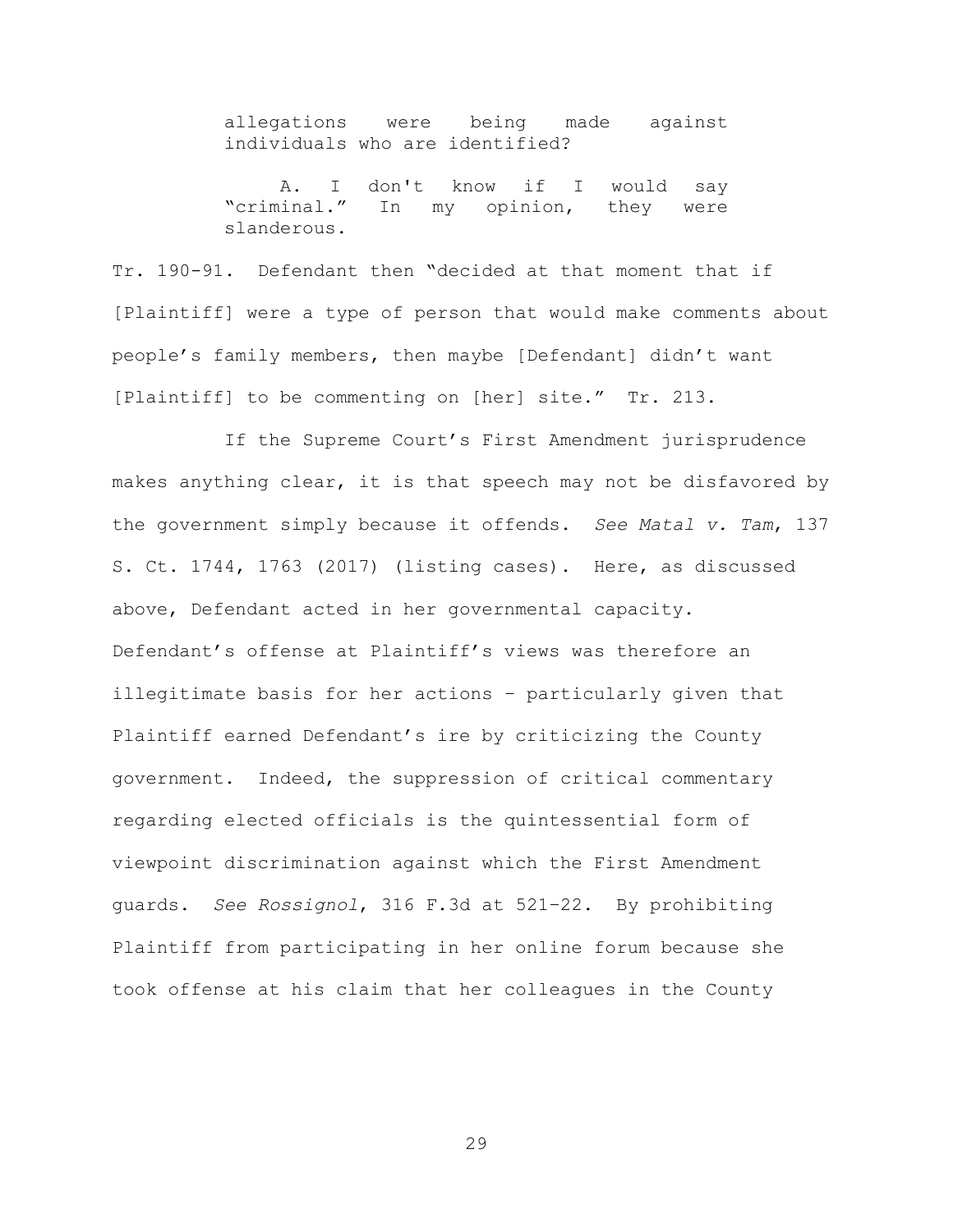government had acted unethically, Defendant committed a cardinal sin under the First Amendment.<sup>5</sup>

Practically speaking, the consequences of Defendant's actions were fairly minor. The ban lasted a matter of hours, spanning only a single night. During that time, Plaintiff was able to post "essentially the same thing on multiple pages." Tr. 51. There is little indication that Plaintiff's message was suppressed in any meaningful sense, or that he was unable to reach his desired audience.

As the Supreme Court has recently noted, however, social media – and Facebook in particular – has become a vital platform for speech of all kinds. *See Packingham*, 137 S. Ct. at 1735-36. Indeed, social media may now be "the most important"

 $5 -$ At various times throughout this litigation, Defendant has attempted to excuse her decision to ban Plaintiff from her "Chair Phyllis J. Randall" Facebook page by claiming that his comment was "off topic." This appears to be a reference to the Loudoun County Social Media Comments Policy, which permits the removal of comments deemed to be "off topic." Defendant, however, has successfully argued that her Facebook page is not governed by the County's policy. See Mem. Op. [Dkt. 116]. It is therefore unclear why Defendant believes she may shelter her actions under that policy, particularly given her own contrary statement on her Facebook page that she "really want[s] to hear from ANY Loudoun citizen on ANY issue[ ] . . . on [her] county Facebook page (Chair Phyllis J. Randall)." Pl. Exhs. 201, 231. The Court notes as well that Defendant has deemed many of Plaintiff's comments on her Facebook page to be "off topic," but only banned him when he criticized her colleagues in the County government. *See* Tr. 164. Regardless, Plaintiff's comment apparently concerned a question Defendant had fielded at the town hall earlier that night, and the post on which he left it likewise concerned that town hall.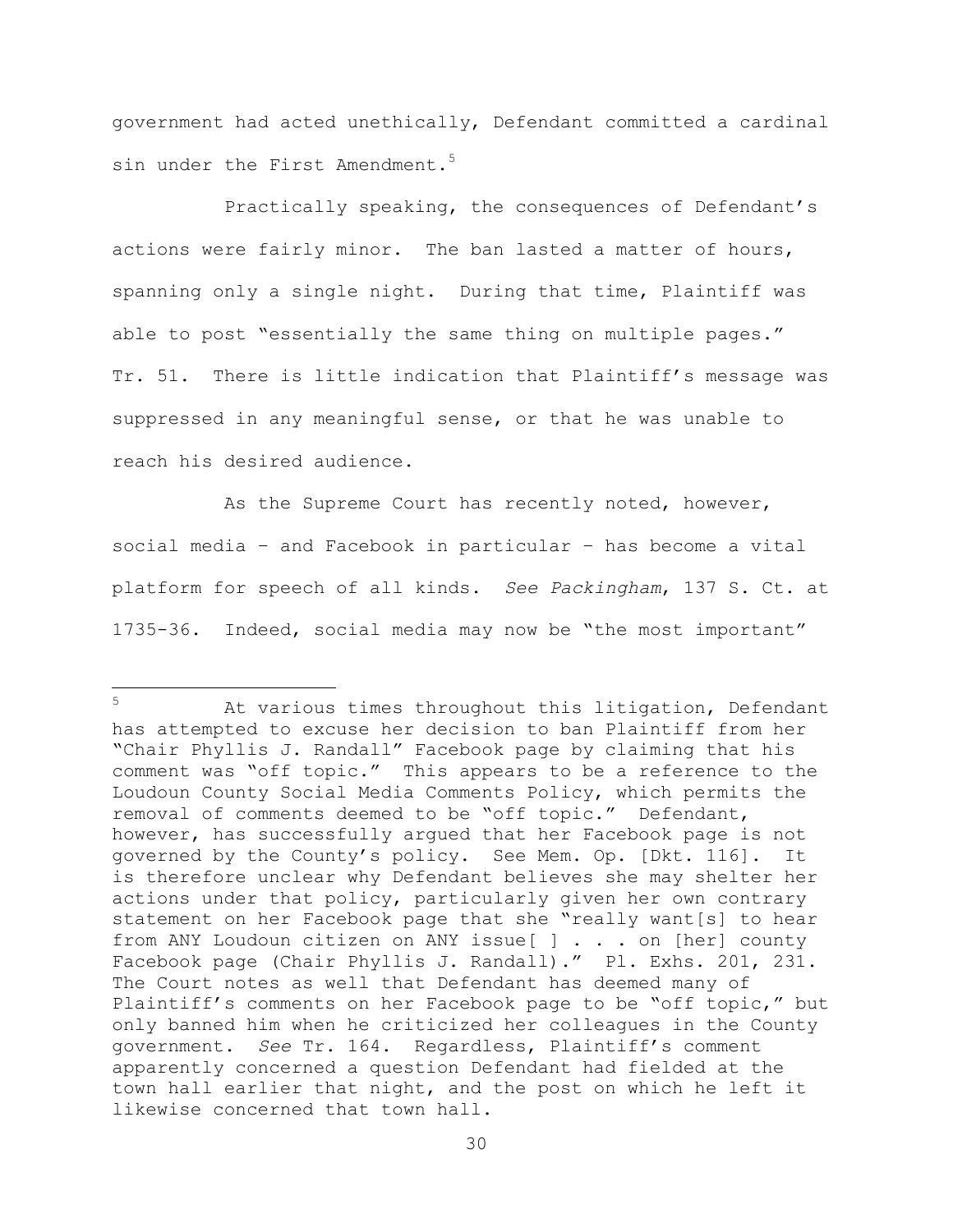modern forum "for the exchange of views." *Id.* at 1735. The First Amendment applies to speech on social media with no less force than in other types of forums. *See, e.g.*, *Bland v. Roberts*, 730 F.3d 368, 386 n.14 (4th Cir. 2013), *as amended* (Sept. 23, 2013). The Court cannot treat a First Amendment violation in this vital, developing forum differently than it would elsewhere simply because technology has made it easier to find alternative channels through which to disseminate one's message. Moreover, as made clear by another recent Supreme Court opinion, the government violates the First Amendment by disfavoring "offensive" speech in ways far milder than outright suppression. *See Matal*, 137 S. Ct. at 1753, 1765 (holding that the bar to federal registration of "disparaging" trademarks violates the First Amendment, notwithstanding the availability of many trademark benefits without federal registration).

All of this isn't to say that public officials are forbidden to moderate comments on their social media websites, or that it will always violate the First Amendment to ban or block commenters from such websites. Indeed, a degree of moderation is necessary to preserve social media websites as useful forums for the exchange of ideas. Neutral, comprehensive social media policies like that maintained by Loudoun County – and eschewed by Defendant here – may provide vital guidance for public officials and commenters alike in navigating the First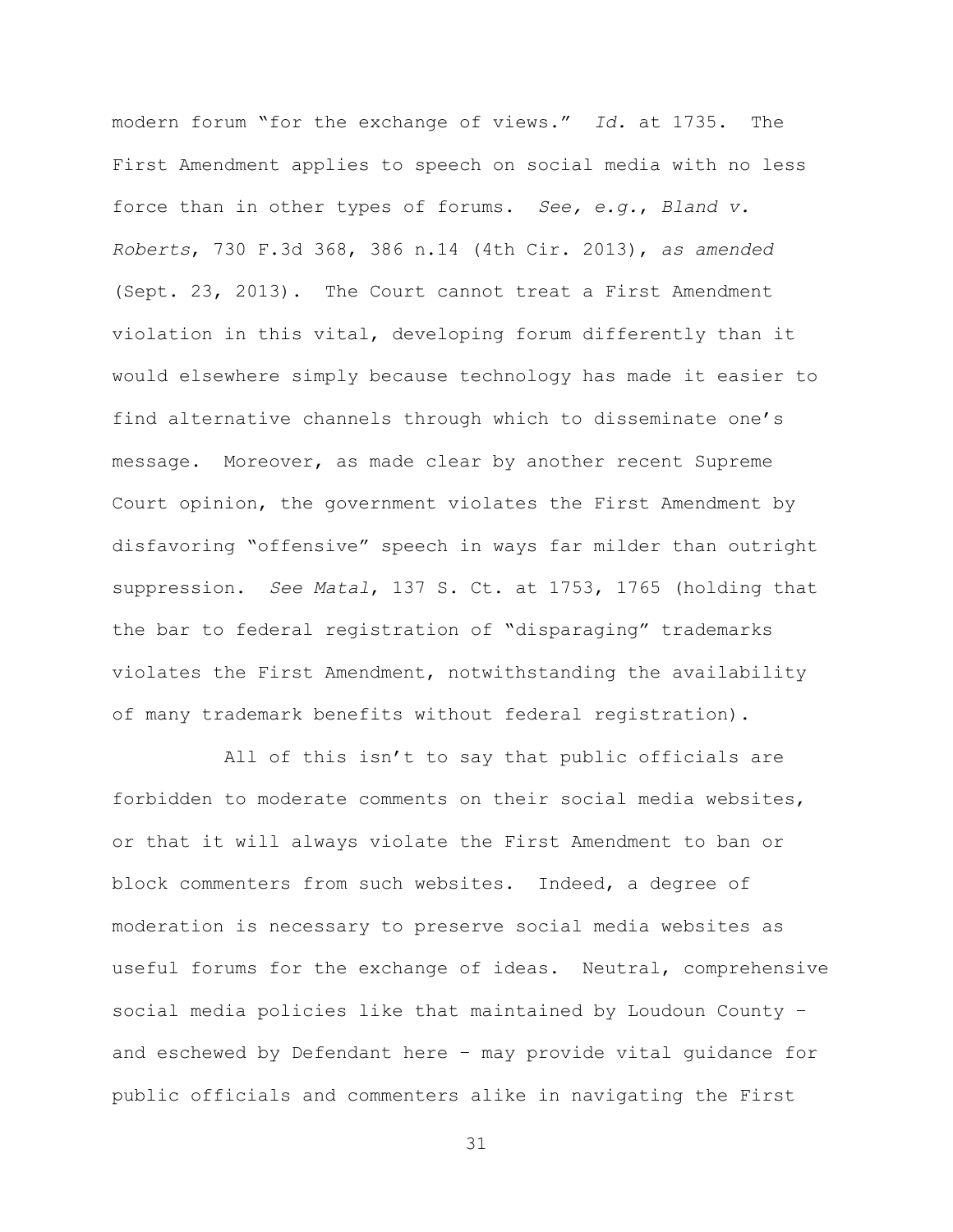Amendment pitfalls of this "protean" and "revolution[ary]," *Packingham*, 137 S. Ct. at 1736, forum for speech. The Court holds only that under the specific circumstances presented here, Defendant violated the First Amendment by engaging in viewpoint discrimination and banning Plaintiff from a digital forum for criticizing her colleagues in the County government.

# **C. Defendant Did Not Violate Plaintiff's Right of Due Process under the United States and Virginia Constitutions.**

Plaintiff contends that Defendant violated his right to procedural due process under the Fourteenth Amendment to the United States Constitution and Article I, § 11 of the Constitution of Virginia. The Court again analyzes Plaintiff's state and federal claims together, as "the due process protections afforded under the Constitution of Virginia are coextensive with those of the federal constitution," and so "the same analysis will apply to both." *Shivaee v. Commonwealth of Virginia*, 270 Va. 112, 119 (2005).

As an initial matter, the Court notes that Plaintiff's legal theory is somewhat unclear. Plaintiff offered virtually no evidence or argument on the due process issue. Instead, he flatly asserted that due process *always* requires the government to provide a hearing before imposing a prior restraint on speech, and pointed out that he received no such hearing here.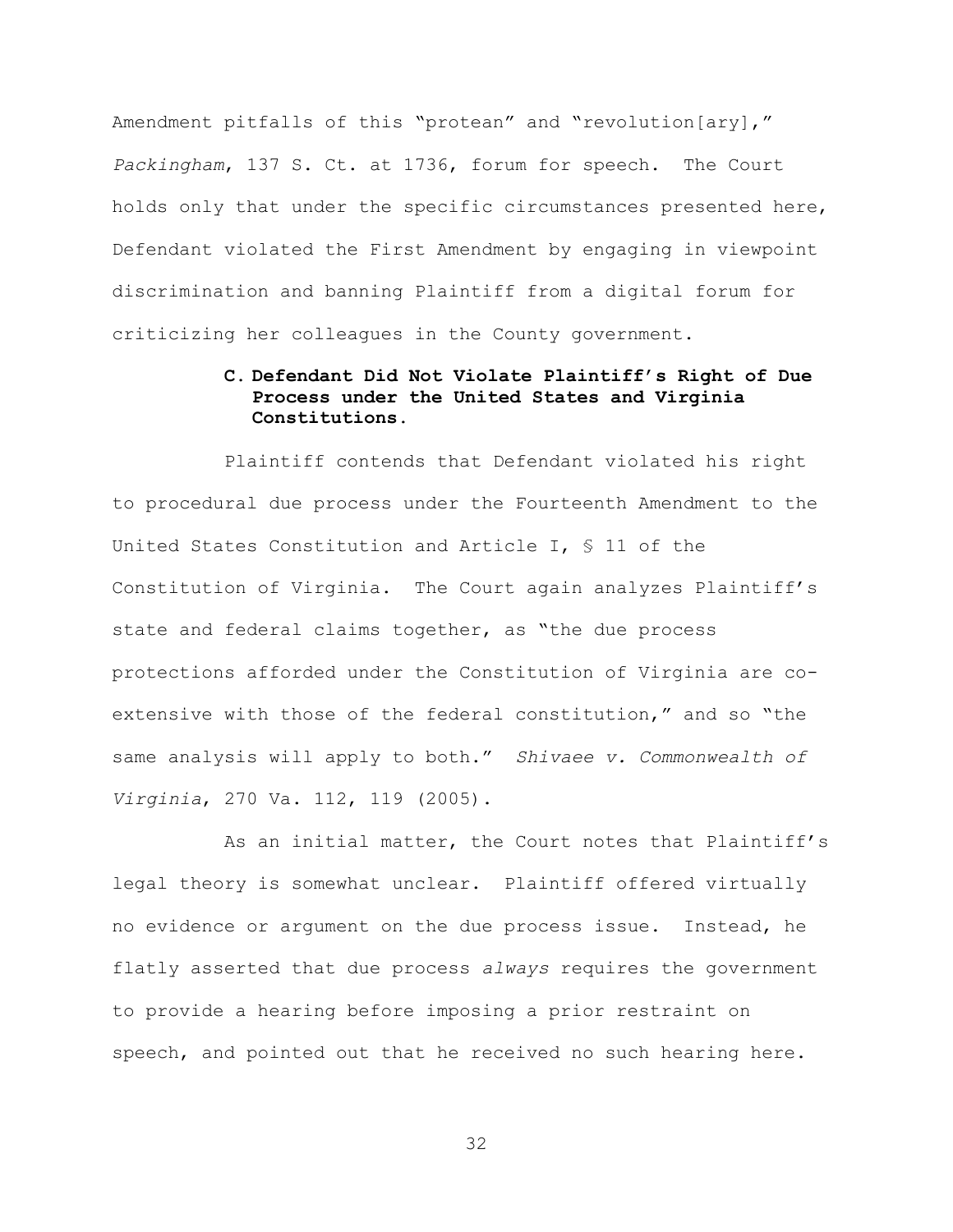While Plaintiff is correct that "[w]hen a State would directly impinge upon interests in free speech or free press, [the Supreme] Court has on occasion held that opportunity for a fair adversary hearing must precede the action," *Bd. of Regents of State Colleges v. Roth*, 408 U.S. 564, 575 (1972), Plaintiff is mistaken that such a hearing is always required. "'[D]ue process,' unlike some legal rules, is not a technical conception with a fixed content unrelated to time, place and circumstances.'" *Cafeteria & Rest. Workers Union, Local 473, AFL-CIO v. McElroy*, 367 U.S. 886, 895 (1961) (quoting *Joint Anti-Fascist Refugee Committee v. McGrath*, 341 U.S. 123, 162—163 (1951) (Black, J., concurring)). Rather, "due process is flexible and calls for such procedural protections as the particular situation demands." *Morrissey v. Brewer*, 408 U.S. 471, 481 (1972). The fact that the Supreme Court has held that a predeprivation hearing was required where, for example, government officials obtained an injunction forbidding a political rally, *see Carroll v. President & Comm'rs of Princess Anne*, 393 U.S. 175, 181 (1968), does not mean that such a hearing was required here, where a public official banned a single individual from a Facebook page for a period of 12 hours.

Compounding the Court's difficulties is the fact that this case is a relatively awkward fit for the analytical framework of due process. Where due process is concerned, "the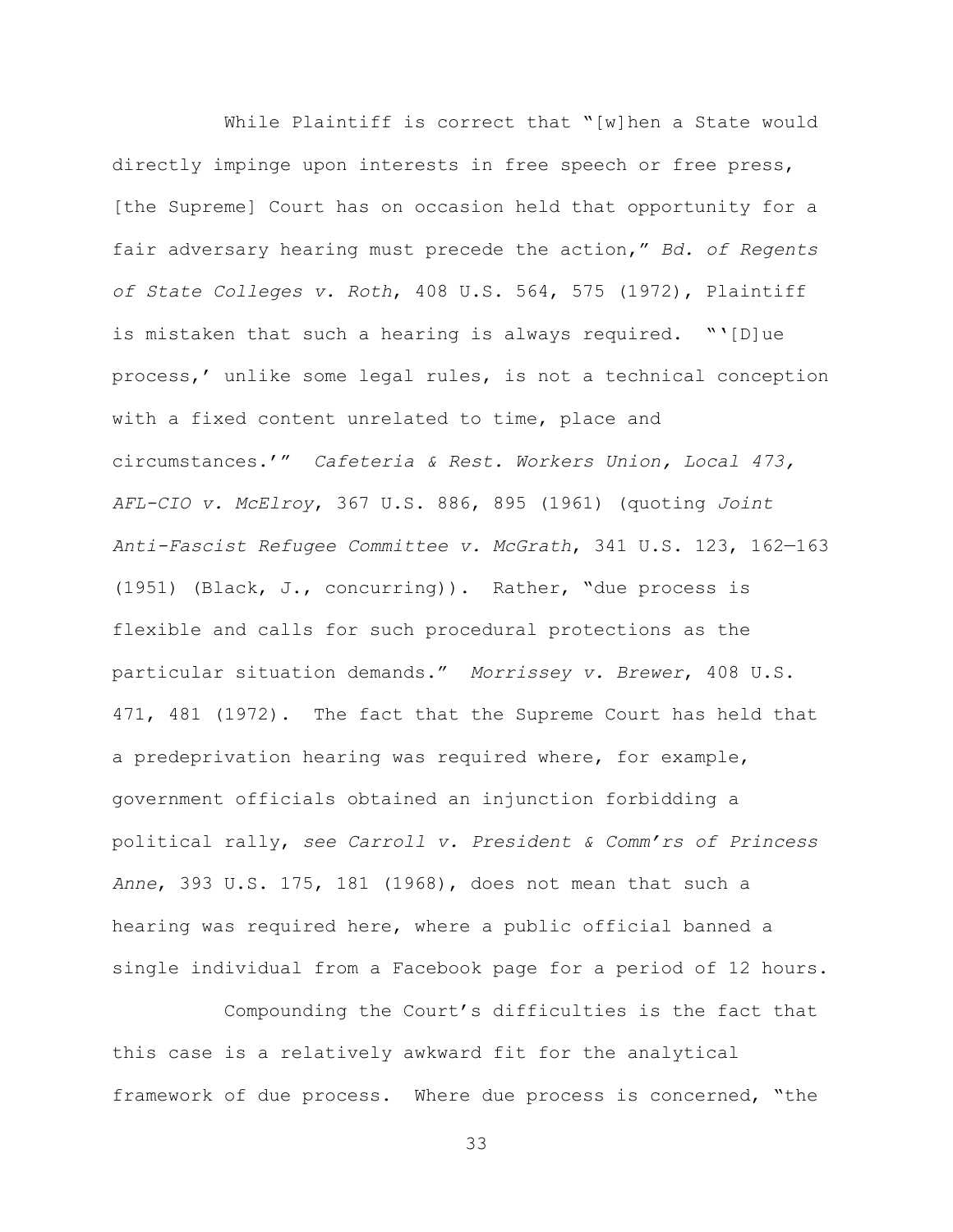Supreme Court has distinguished between (a) claims based on established state procedures and (b) claims based on random, unauthorized acts by state employees." *Hellenic Am. Neighborhood Action Comm. v. City of New York*, 101 F.3d 877, 880 (2d Cir. 1996). Here, Defendant's actions, although taken under color of state law, were not based on established County procedures or powers delegated to her by the County. On the other hand, Defendant is no mere "state employee," but rather is an elected official who answers only to her constituents.<sup>6</sup>

The result, however, is the same under either rubric.

Where a rogue state actor deprives an individual of a constitutionally protected interest, due process is satisfied so long as "a meaningful postdeprivation remedy for the loss is

 $6^{\circ}$ Some courts have held that the actions of high ranking government officials are never "unauthorized" for purposes of due process. *See DiBlasio v. Novello*, 344 F.3d 292, 302-03 (2d Cir. 2003). The Fourth Circuit reached the opposite conclusion in *Fields v. Durham*, 856 F.2d 655, 658 (4th Cir. 1988), *cert. granted, judgment vacated*, 494 U.S. 1013 (1990). *See id.* ("We agree with the Fifth Circuit that . . . isolated instances of misconduct become no less random or unauthorized simply because they were taken by high ranking officials."). The Supreme Court, however, vacated the Fourth Circuit's judgment, and the Fourth Circuit reconsidered its earlier holding on remand. *See Plumer v. State of Md.*, 915 F.2d 927, 930 n.3 (4th Cir. 1990) (discussing the difference between the Fourth Circuit's holdings in *Fields I* and *Fields II*). The Fourth Circuit has subsequently taken a "narrow" view of what constitutes an unauthorized action for purposes of due process, *Bogart v. Chapell*, 396 F.3d 548, 565 (4th Cir. 2005) (Williams, J., dissenting) (discussing the development of the Fourth Circuit's jurisprudence), but it does not appear to have gone so far as to hold that the actions of a high ranking official may *never* be unauthorized.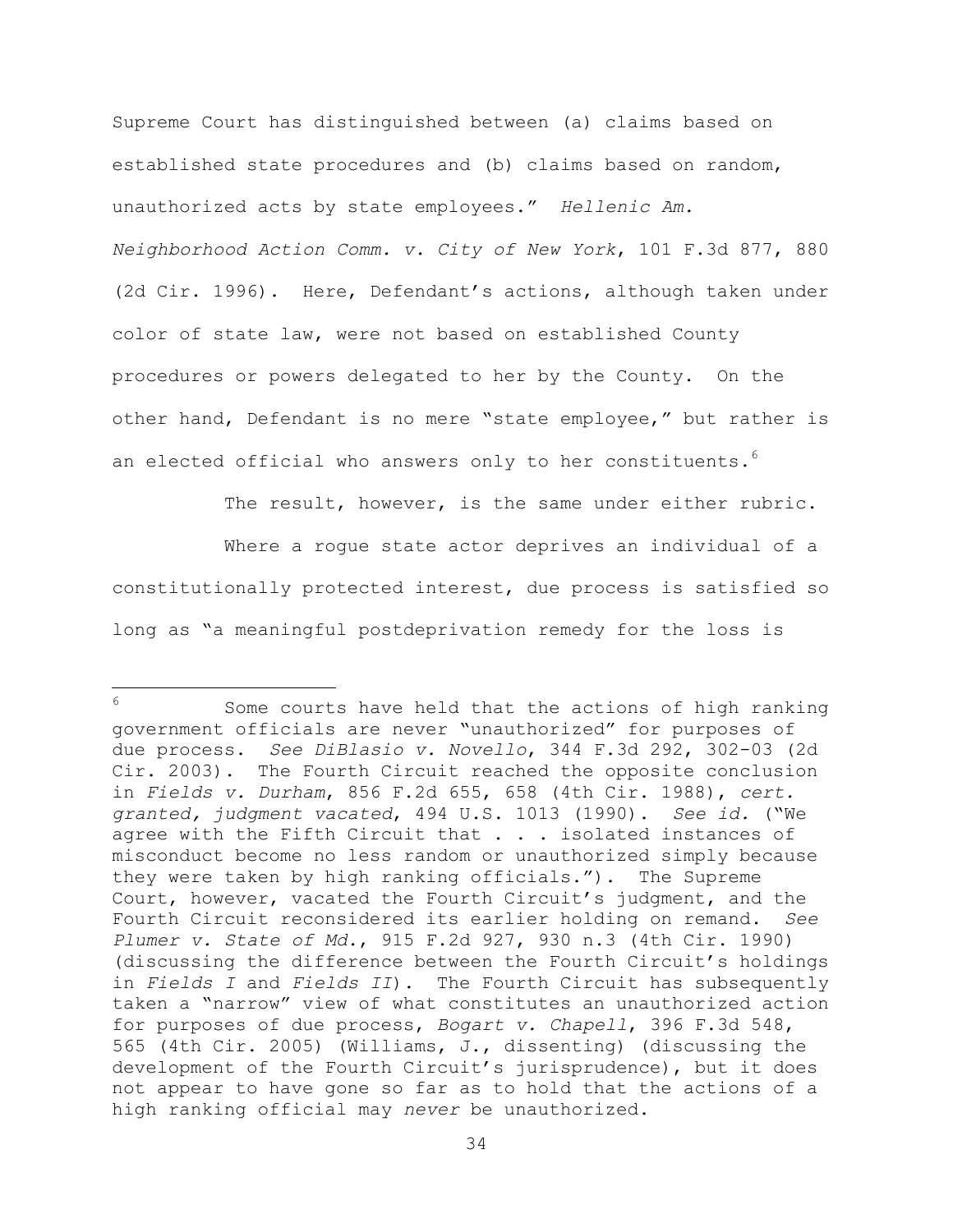available." *Hudson v. Palmer*, 468 U.S. 517, 533 (1984). No predeprivation hearing is constitutionally required – or even feasible – in such situations.

That appears to be the case here. As discussed above, this case concerns "apparently private actions" that "have a 'sufficiently close nexus' with the State to be 'fairly treated as'" the actions of "'the State itself.'" *Rossignol*, 316 F.3d at 523. Defendant acted outside of County policies without reference to any particular power delegated to her by the County. Generally, where officials act outside the scope of the authority expressly vested in them by the state, their actions are "unauthorized" for purposes of due process. *See Bogart v. Chapell*, 396 F.3d 548, 563 (4th Cir. 2005). Moreover, it's not clear that the County could or should have anticipated that Defendant would take a private social media account – which, as Plaintiff acknowledges, County officials may freely maintain – and make use of it in a manner that would render it governmental in nature. *See id.* at 561 (noting that predeprivation process is generally not required where the action at issue is "unforeseeable"). Finally, it does not appear that predeprivation process is feasible on a systematic level in this context. See *id.* (noting that predeprivation process is not constitutionally required when impracticable).The only way to provide such process would be to require that County officials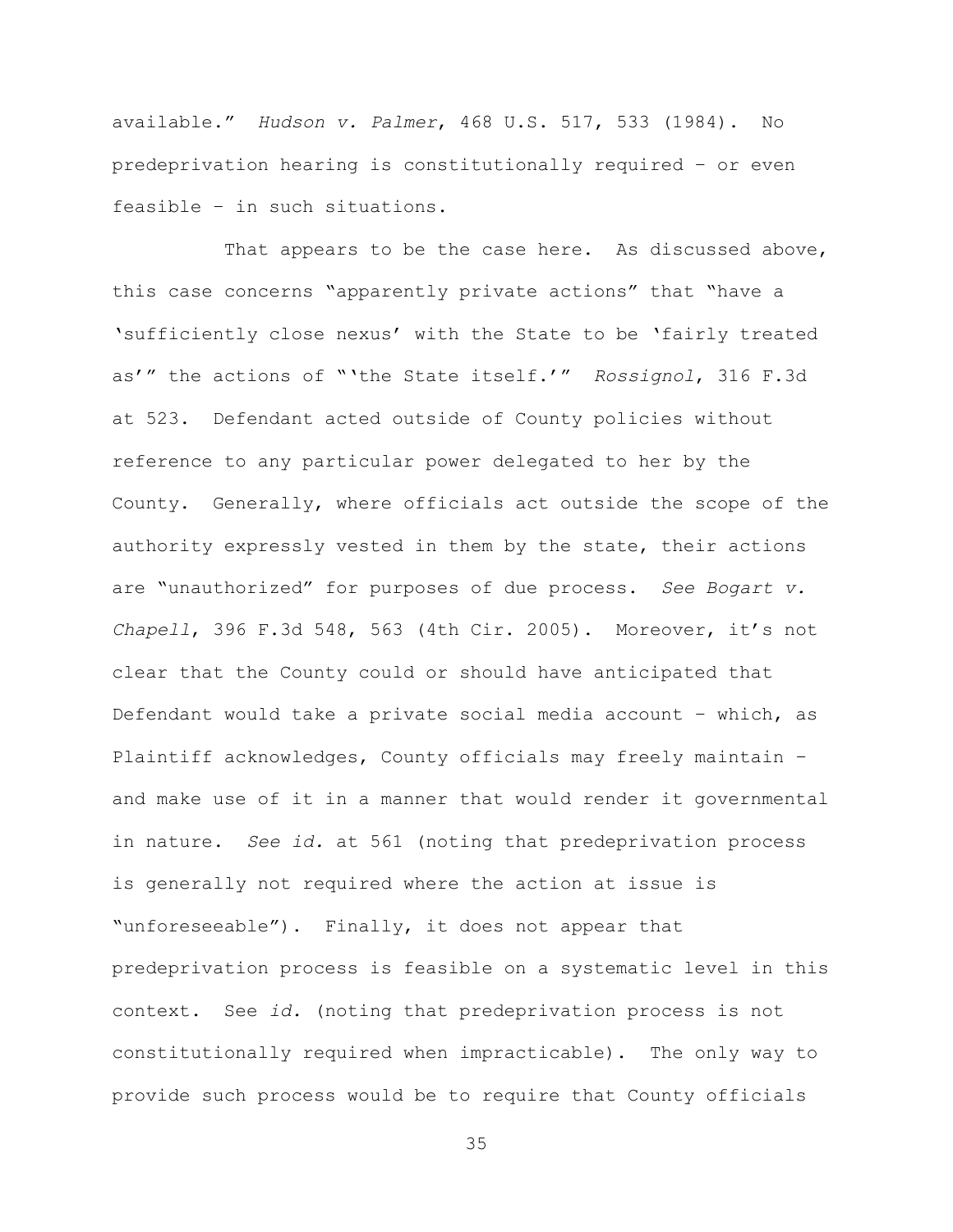and employees treat all social media accounts they maintain as governmental in nature, and thus subject to constitutional limitations. That, however, would unduly burden the speech of County officials and employees, and could in fact violate their First Amendment rights. *See, e.g.*, *Packingham*, 137 S. Ct. at 1736 (holding unconstitutional a law deemed to unduly restrict social media usage*)*; *Liverman v. City of Petersburg*, 844 F.3d 400, 411 (4th Cir. 2016) (discussing the First Amendment right of public employees with respect to social media usage).

Assuming this case does not fit the *Hudson* mold, the Court must undertake a more searching inquiry, evaluating "(1) the nature of 'the private interest that will be affected,' (2) the comparative 'risk' of an 'erroneous deprivation' of that interest with and without 'additional or substitute procedural safeguards,' and (3) the nature and magnitude of any countervailing interest in not providing 'additional or substitute procedural requirement[s].'" *Turner v. Rogers*, 564 U.S. 431, 444–45 (2011) (quoting *Mathews v. Eldridge*, 424 U.S. 319, 335 (1976)).

Here, while Plaintiff has a cognizable First Amendment interest in commenting upon Defendant's "Chair Phyllis J. Randall" Facebook page, that interest is relatively weak. As discussed above, Plaintiff failed to demonstrate that being banned from the "Chair Phyllis J. Randall" Facebook page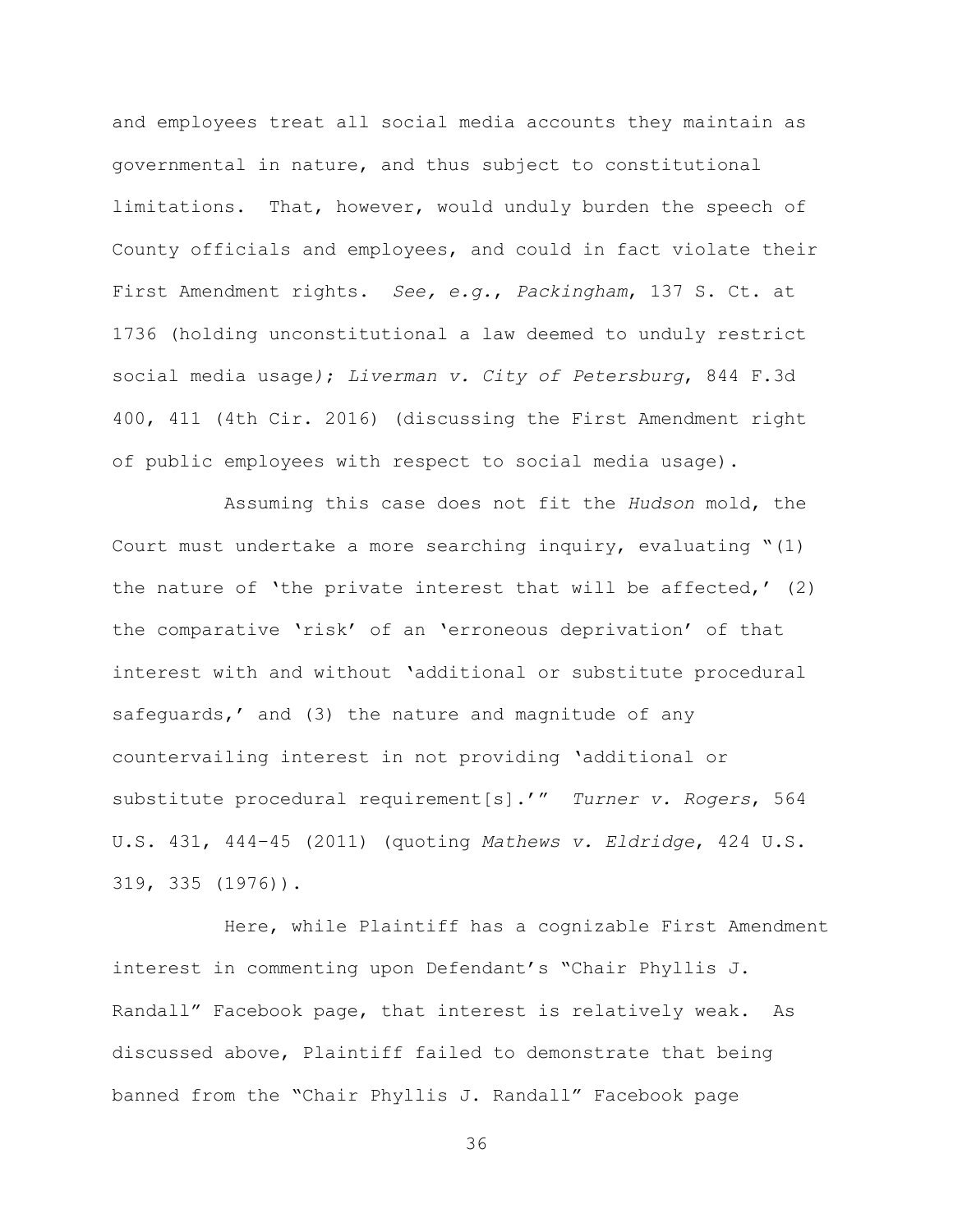meaningfully curtailed his speech. Rather, Plaintiff testified that he was able to post "essentially the same thing on multiple pages" during the night in question. Tr. 51. As this Court recently observed in a similar case, being banned from a particular Facebook page imposes a relatively inconsequential burden on one's First Amendment rights from a practical standpoint. *See Davison v. Plowman*, No. 1:16CV180 (JCC/IDD), 2017 WL 1164480, at \*7 (E.D. Va. Mar. 28, 2017). And while that might not have been relevant to the Court's First Amendment analysis – a practically trivial First Amendment violation is a violation nonetheless – "the degree of potential deprivation that may be created by a particular decision is a factor to be considered in" analyzing a procedural due process claim. *Mathews*, 424 U.S. at 341. Here, the degree of the potential deprivation is quite small.

Moreover, Plaintiff adduced no evidence at trial demonstrating that there would be any substantial benefit to predeprivation procedures in this context. Indeed, Plaintiff could not articulate what such procedures would entail besides "notice that a comment is . . . targeted and under review." Tr.  $240.7$  It is unclear what might be relevant to a government

 $\overline{a}$ 

The Court is somewhat puzzled by this suggestion, given that Plaintiff does not here challenge the removal of a comment from Defendant's Facebook page, but rather Defendant's decision to ban him from that page.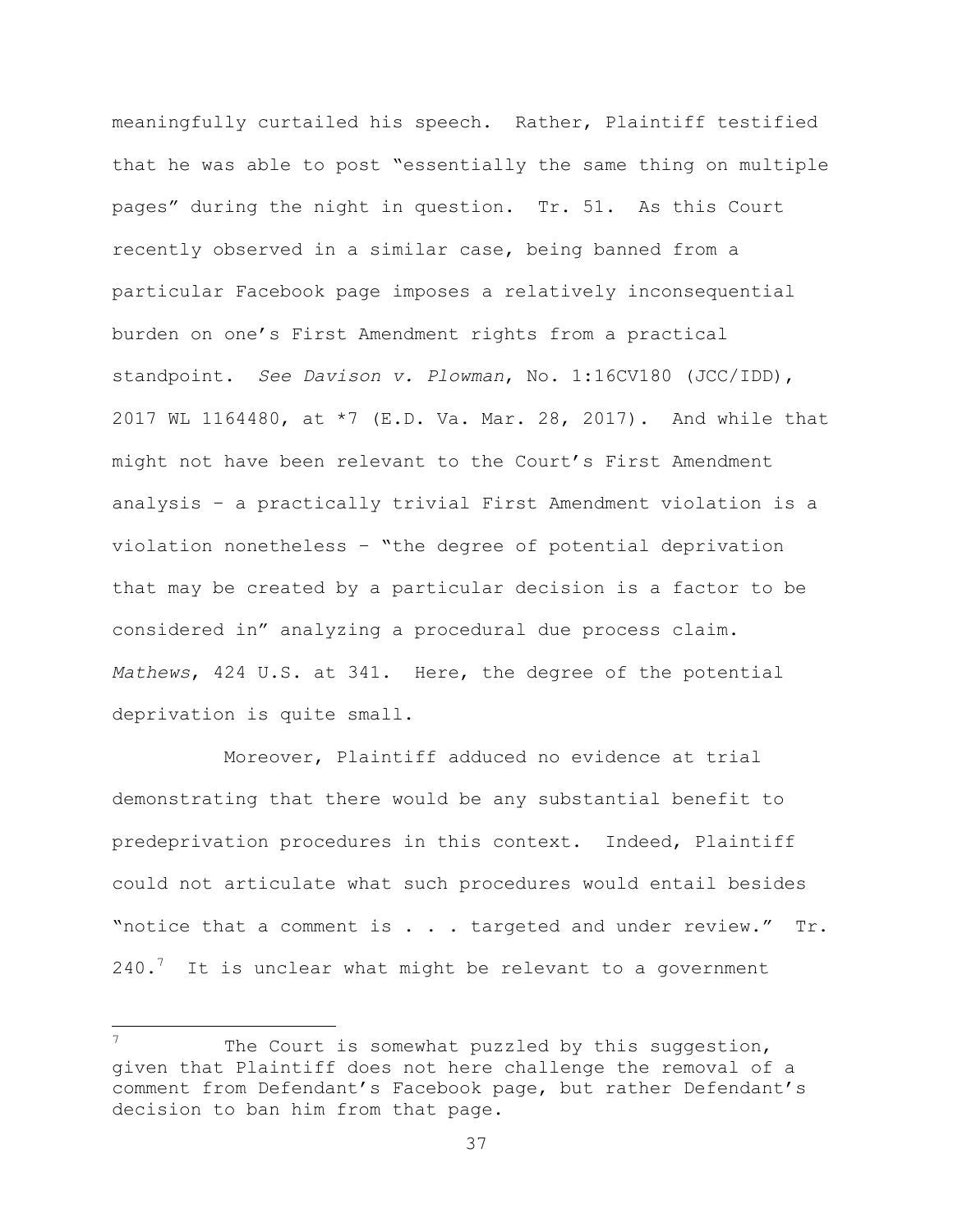official's decision to ban an individual from their Facebook page besides that individual's activity on the Facebook page in question. That activity is apparent without predeprivation procedures. It is simply not clear how predeprivation procedures might meaningfully reduce the risk of erroneous deprivation.

Finally, government officials have at least a reasonably strong interest in moderating discussion on their Facebook pages in an expeditious manner. By permitting a commenter to repeatedly post inappropriate content pending a review process, a government official could easily fail to preserve their online forum for its intended purpose. *Cf. Eichenlaub v. Twp. of Indiana*, 385 F.3d 274, 281 (3d Cir. 2004) ("Indeed, for the presiding officer of a public meeting to allow a speaker to try to hijack the proceedings, or to filibuster them, would impinge on the First Amendment rights of other would-be participants."). Given the prevalence of online "trolls," this is no mere hypothetical risk. *See, e.g.*, Matt Borden, *Covering Your Digital Assets: Why the Stored Communications Act Stands in the Way of Digital Inheritance*, 75 Ohio St. L.J. 405, 446 n.208 (2014) ("Trolls have become especially prevalent in the age of social media and have gone to the extent of harassing the families of deceased social media users."). In light of the above, predeprivation procedures in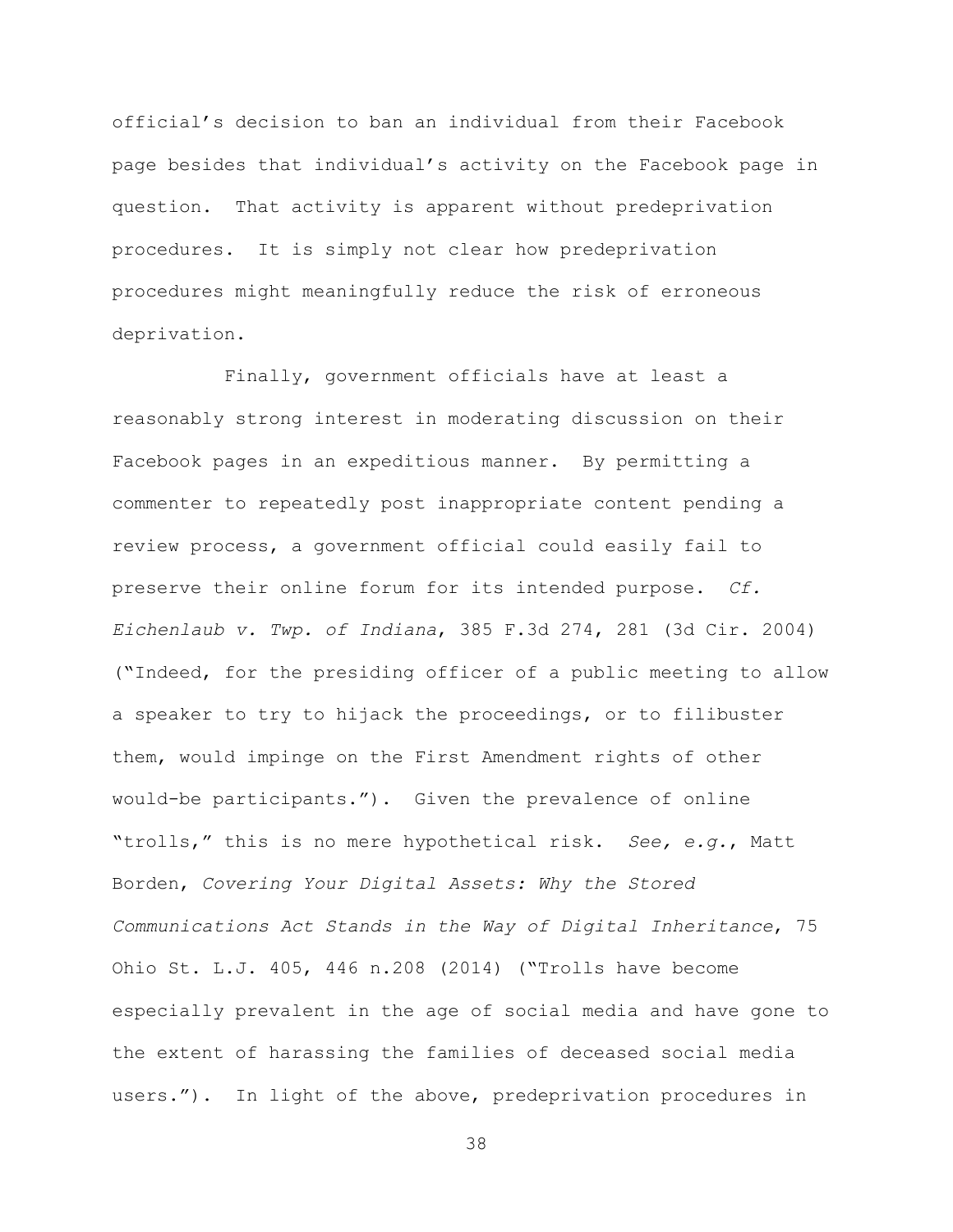this context may be impracticable, and could spell the end of social media websites like the "Chair Phyllis J. Randall" Facebook page as tools of civic discourse.

Given (1) the relatively weak First Amendment interest at issue, (2) the uselessness of any predeprivation procedures in this context, and (3) the degree to which imposing predeprivation procedures here would impinge on the government's legitimate interest, the Court concludes that Plaintiff was not entitled to any form of predeprivation hearing before being banned from Plaintiff' "Chair Phyllis J. Randall" Facebook page.

That leaves the question of whether post-deprivation processes available to Plaintiff here were constitutionally adequate. Those processes included, for example, claims brought in Virginia state court under the state constitution, *see Burch v. NC Dep't of Pub. Safety*, 158 F. Supp. 3d 449, 459 (E.D.N.C. 2016), *Fields v. Durham*, 909 F.2d 94, 99 (4th Cir. 1990), and Plaintiff's opportunity to directly petition Defendant to restore his access to the "Chair Phyllis J. Randall" Facebook page. Plaintiff, however, failed to adduce any evidence or make any argument regarding the adequacy of available postdeprivation process.

Plaintiff bore the burden of demonstrating that any postdeprivation process here was constitutionally inadequate. *See Tri Cnty. Paving, Inc. v. Ashe Cty.*, 281 F.3d 430, 441 (4th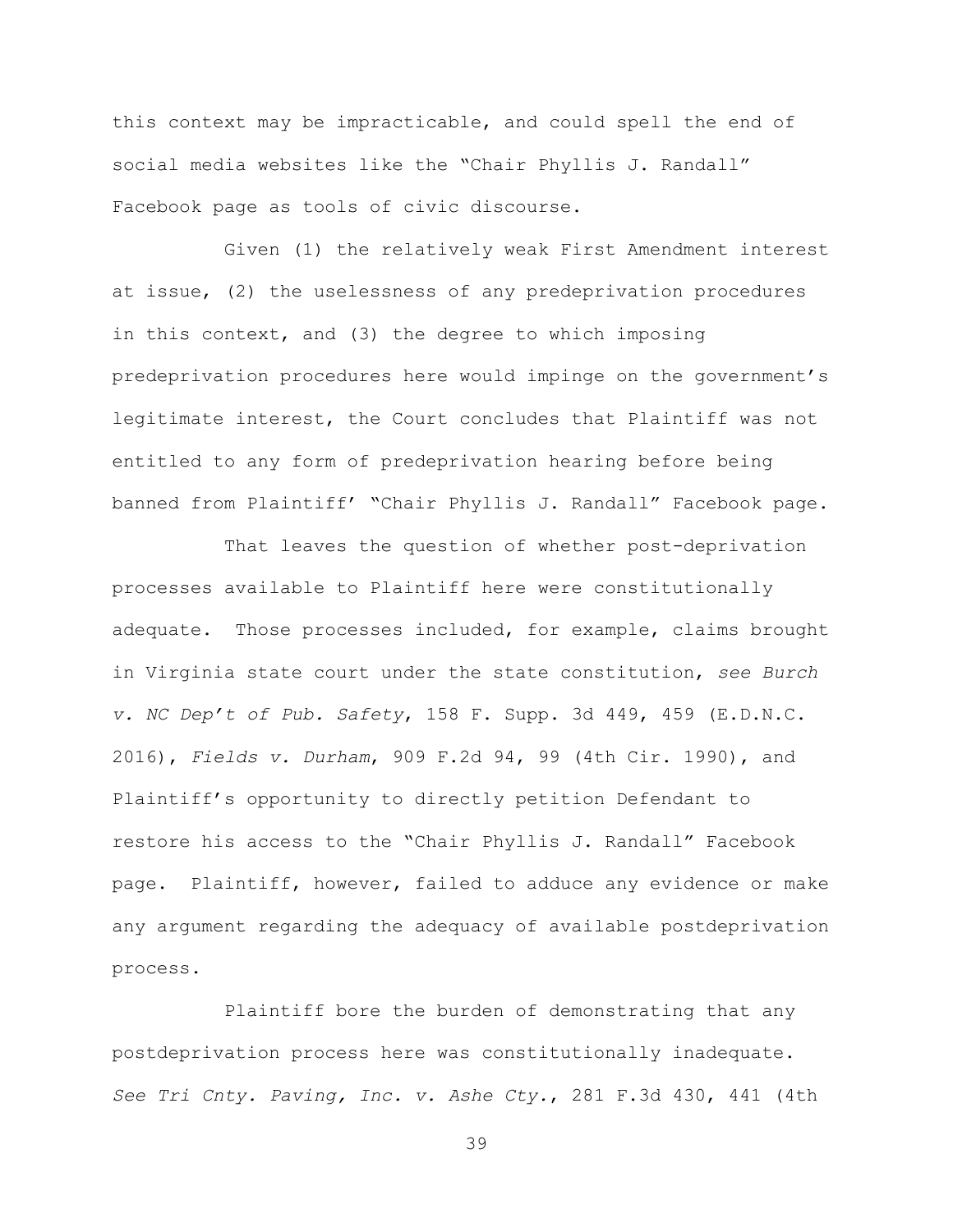Cir. 2002). While the Court has, in light of Plaintiff's *pro se* status, evaluated Plaintiff's claim that he was entitled to predeprivation procedures under the correct analytical framework despite Plaintiff's failure to do so himself, to go further would be to improperly act as Plaintiff's attorney. As Plaintiff failed to even allege that available postdeprivation remedies were inadequate, Plaintiff failed to carry his burden and his due process claims fail. *See Leavell v. Illinois Dep't of Nat. Res.*, 600 F.3d 798, 806 (7th Cir. 2010).

The Court notes as well that where postdeprivation remedies are all that due process requires, any constitutional violation "is not complete until and unless [the government] provides or refuses to provide a suitable postdeprivation remedy." *Hudson*, 468 U.S. at 533. Here, Defendant "literally banned [Plaintiff] before [she] went to bed," then "woke up the next morning and . . . unbanned him." Tr. 194. The period during which Plaintiff was banned from Defendant's Facebook page was of such a limited duration that neither Defendant nor the County government had an opportunity to provide any postdeprivation process. Given the exceedingly short time Plaintiff was banned from Defendant's Facebook page, it does not appear that according him any postdeprivation procedure would have been practicable. The best that Plaintiff can argue is that, had the ban continued for more than a few hours, he *would*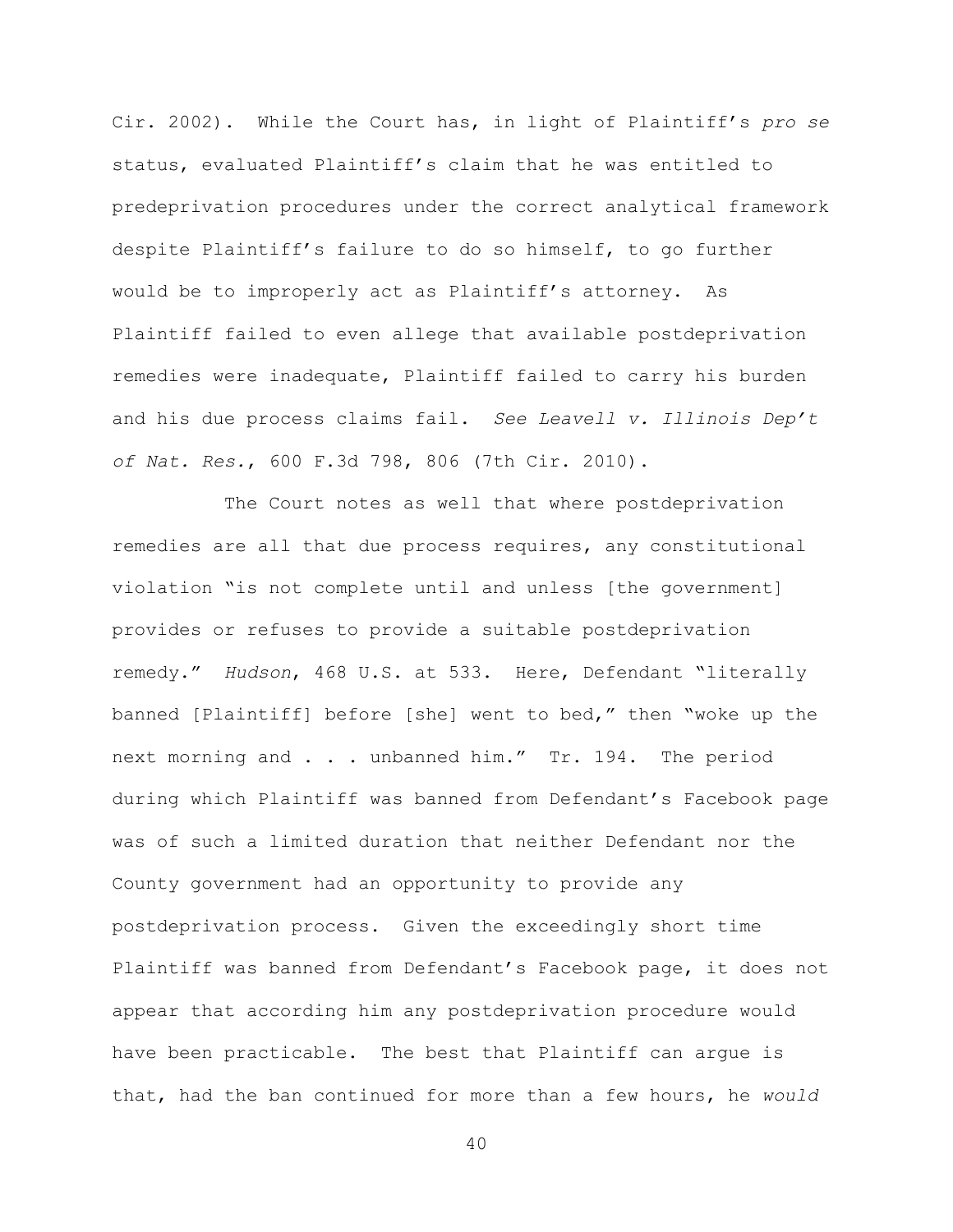*have been* deprived of due process, not that he actually suffered any such deprivation.

Given the above, Defendant is entitled to judgment on Plaintiff's due process claims.

# **D. An injunction is not warranted, but a declaratory judgment is.**

Plaintiff requests both injunctive and declaratory relief. With respect to Plaintiff's successful free speech claims, the Court finds that the former relief would be inappropriate while the latter should issue.

As an initial matter, it is not clear what precisely Plaintiff seeks in the way of injunctive relief. Plaintiff's access to Defendant's "Chair Phyllis J. Randall" Facebook page was restored long before Plaintiff commenced this action. Since that time, Plaintiff has enjoyed uninterrupted use of Defendant's Facebook page. So far as the Court can tell, Plaintiff seeks an injunction simply requiring that Defendant henceforth follow the law. *See* Tr. 239. But as the Court has previously noted in another case brought by Plaintiff, "injunctions that simply require their subjects to follow the law are generally overbroad." *Davison v. Plowman*, No. 1:16CV180 (JCC/IDD), 2017 WL 1164480, at \*10 (E.D. Va. Mar. 28, 2017) (citing *Lineback v. Spurlino* Materials, LLC, 546 F.3d 491, 504 (7th Cir. 2008)). The Court can think of no administrable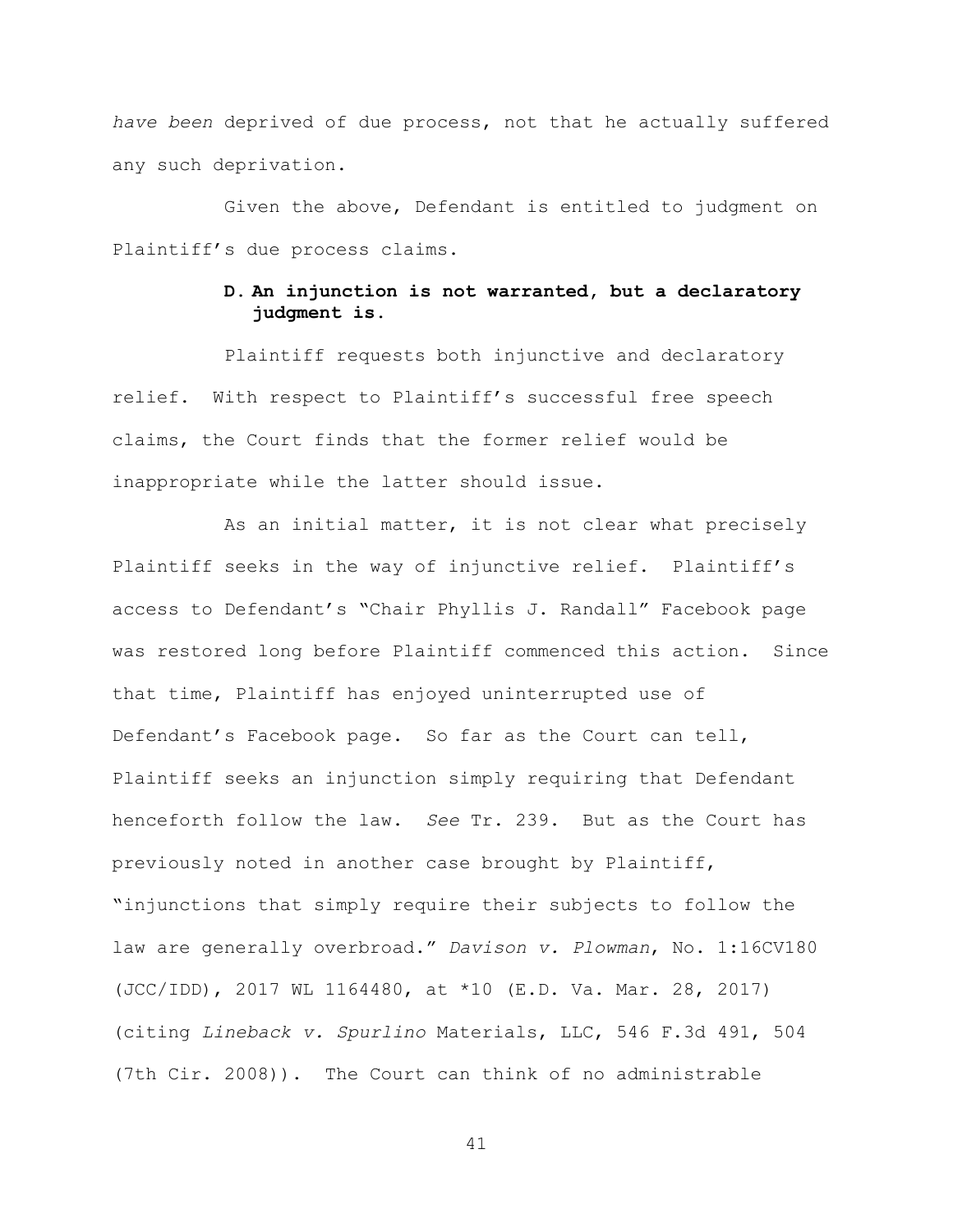formulation for such an injunction. Moreover, given the "protean" nature of the internet as a platform for speech, *Packingham*, 137 S. Ct. at 1736, entering an injunction here would expose Defendant to a significant yet unpredictable degree of liability with relatively little corresponding benefit for Plaintiff.

"[T]he decision whether to grant or deny injunctive relief rests within the equitable discretion of the" Court. *eBay Inc. v. MercExchange, L.L.C.*, 547 U.S. 388, 394 (2006). In light of the above, the Court finds that "considering the balance of hardships between the plaintiff and defendant," *id.* at 391, no injunction should issue here.

Plaintiff's request for a declaratory judgment, on the other hand, is viable. The Declaratory Judgement Act provides that federal courts "may declare the rights and other legal relations of any interested party." 28 U.S.C. § 2201. The Act is intended to permit an "uncertain party to gain relief from the insecurity caused by a potential suit waiting in the wings." *United Capitol Ins. Co. v. Kapiloff*, 155 F.3d 488, 494 (4th Cir. 1998). "The Fourth Circuit has explained that a declaratory judgment action is appropriate 'when the judgment will serve a useful purpose in clarifying and settling the legal relations in issue, and . . . when it will terminate and afford relief from the uncertainty, insecurity, and controversy giving rise to the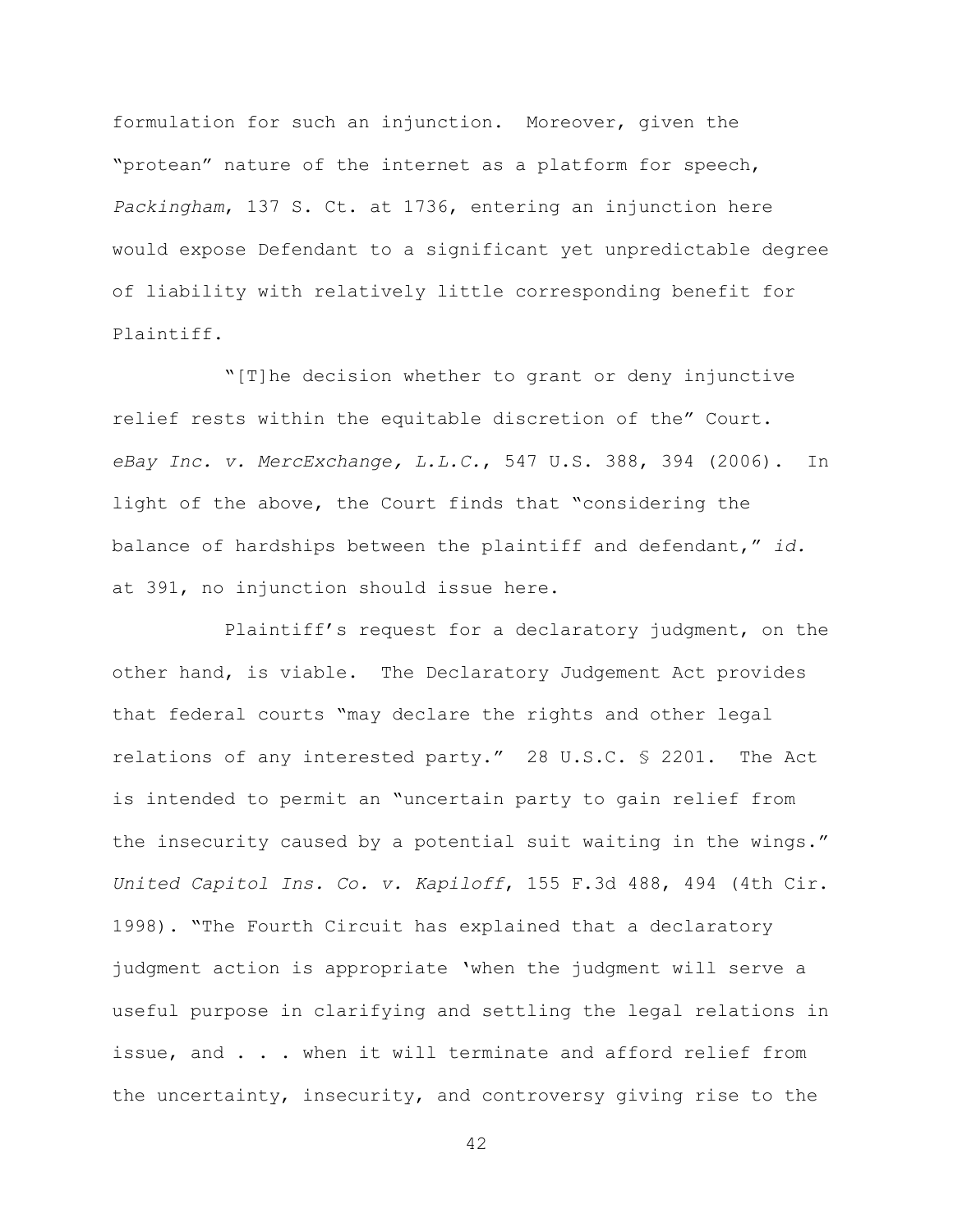proceeding.'" *Centennial Life Ins. Co. v. Poston*, 88 F.3d 255, 256 (4th Cir. 1996) (quoting *Aetna Cas. & Sur. Co. v. Quarles*, 92 F.2d 321, 325 (4th Cir. 1937)). In short, "declaratory judgments are designed to declare rights so that parties can conform their conduct to avoid future litigation." *Hipage Co. v. Access2Go, Inc.*, 589 F. Supp. 2d 602, 615 (E.D. Va. 2008) (citing *Volvo Constr. Equip. N. Am., Inc. v. CLM Equip. Co.*, 386 F.3d 581, 593–94 (4th Cir. 2004)).

Here, Plaintiff continues to avail himself of the "Chair Phyllis J. Randall" Facebook page. Defendant maintains that she is permitted to administer this Facebook page as a purely personal page, whereas Plaintiff correctly contends that he enjoys a First Amendment right to its use. This uncertainty regarding the legal status of Defendant's "Chair Phyllis J. Randall" Facebook page may appropriately be resolved through the issuance of a declaratory judgment. Accordingly, the Court will find and declare that (1) Defendant acts under color of state law in maintaining her "Chair Phyllis J. Randall" Facebook page as it is presently constituted, (2) Defendant's "Chair Phyllis J. Randall" Facebook page, as presently constituted, operates as a forum for speech, and (3) engaging in viewpoint discrimination in the administration of that forum violates the First Amendment to the United States Constitution and Article I, § 12 of the Virginia Constitution. Defendant, of course, remains free to